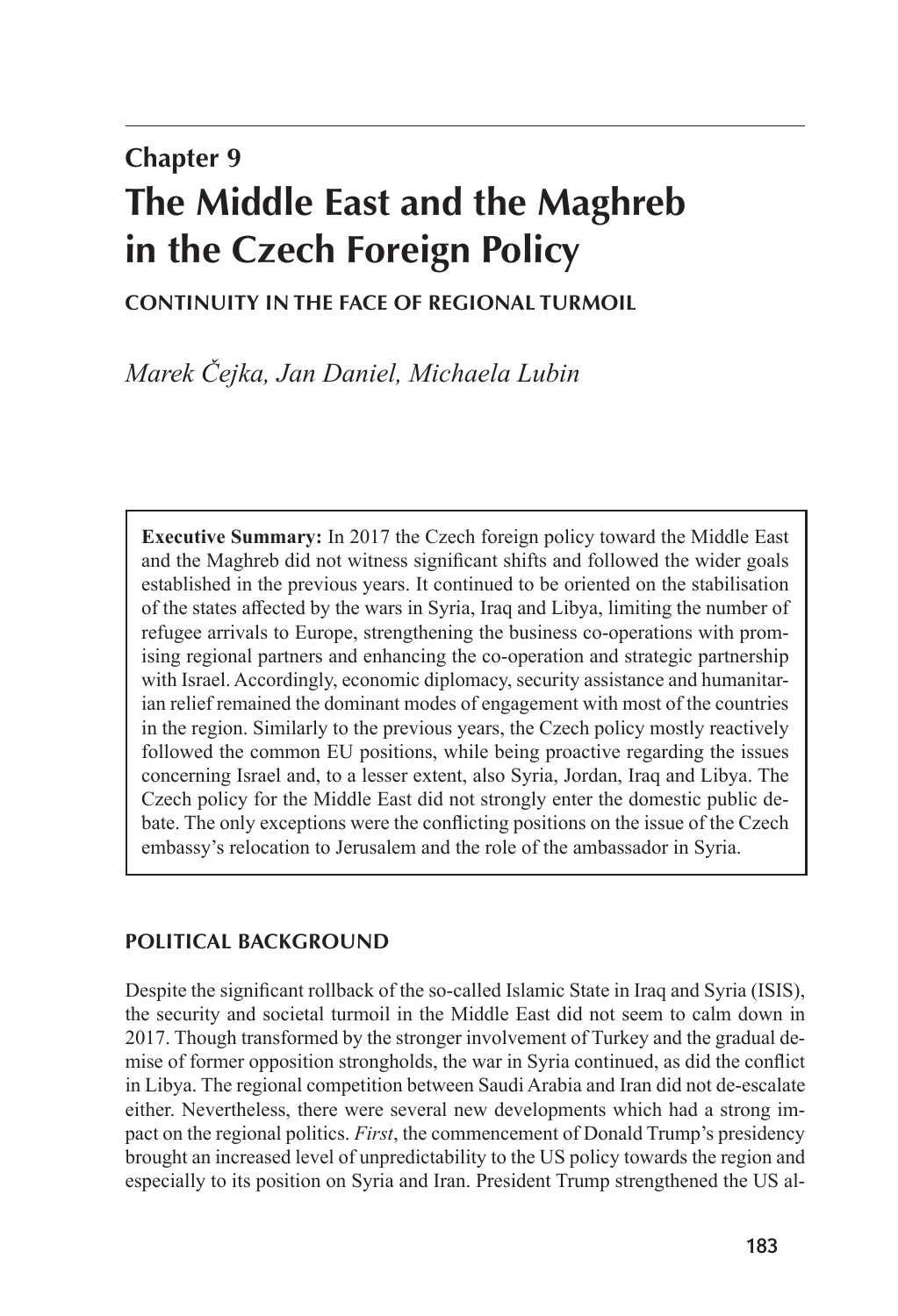liance with the Arab Gulf states and continued to be highly critical of the Joint Comprehensive Plan of Action (JCPOA), which raised doubts over the future of the Iran nuclear deal and put the US at odds with the EU.<sup>1</sup> *Second*, the year 2017 witnessed increased Russian and Iranian roles in the Middle East. While Iran expanded its foothold in Iraq and Syria, Russia continued in its efforts to establish itself as a strong political actor which is able to influence the outcomes of the regional crises.<sup>2</sup> *Third*, Saudi Arabia and the UAE assumed a more assertive position in the region, which was manifested by, among other things, their more confrontational policy towards Iran and its allies as well as their row with Qatar.3 *Fourth*, the refugee crisis continued as the number of Syrian refugees which fled the country reached five million. While the overall rate of refugee arrivals to Europe declined, the EU as well as individual European countries still perceived dealing with the refugees as a top political priority.4

Correspondingly to the rest of the EU, the Czech policy towards the (wider) Middle East has been, for the past few years, highly influenced by the region's instability, the need to tackle the expansion of radical Jihadist movements and the refugee crisis.<sup>5</sup> On the most general level, this did not change in 2017 and the Czech foreign policy had to react to the mentioned issues. As such, the Czech policy toward the region was oriented mostly toward the security and stabilisation policies in the countries affected by civil wars and the influx of refugees with the aim of limiting the migration to Europe and enabling these states to cope with societal pressures and security issues. An important part of the Czech activities in the region was oriented especially on economic diplomacy and the support of the Czech exports to selected countries. As was traditionally the case, the strategic priority was given to relations with Israel.<sup>6</sup> The results of the parliamentary elections held in October 2017 and formation of the new Czech government under the Prime Minister Andrej Babiš did not change the Czech Middle Eastern policy in a significant way. Although Babiš himself insisted on a stronger Czech contribution to the EU anti-smuggling activities in Libya and a more significant support for the Libyan authorities, such assistance was limited to financial aid.

Important Events and the Czech Agenda for the Middle Eastern and North African States

### *Israel and Palestine*

In 2017, being perceived through the prism of a 'strategic partnership' defined in the Concept of the Czech Foreign Policy, the Czech-Israeli relations were the most intense of out of all the Czech relations with states in the Middle East. Although under Minister Lubomír Zaorálek, the Czech Republic assumed a slightly more balanced position towards the Israeli-Palestinian conflict, this change did not impact the other policies related to Israel. In general, the public discourse has remained in favour of a close co-operation with Israel as well.

However, the nature of the Czech–Israeli relations has been gradually changing. Unlike in the second half of the 2000s, when the intensity of the partnership was reflected by many political contacts on both sides, mutual visits, and even joint government meetings, in the past few years the Czech Republic has been significantly more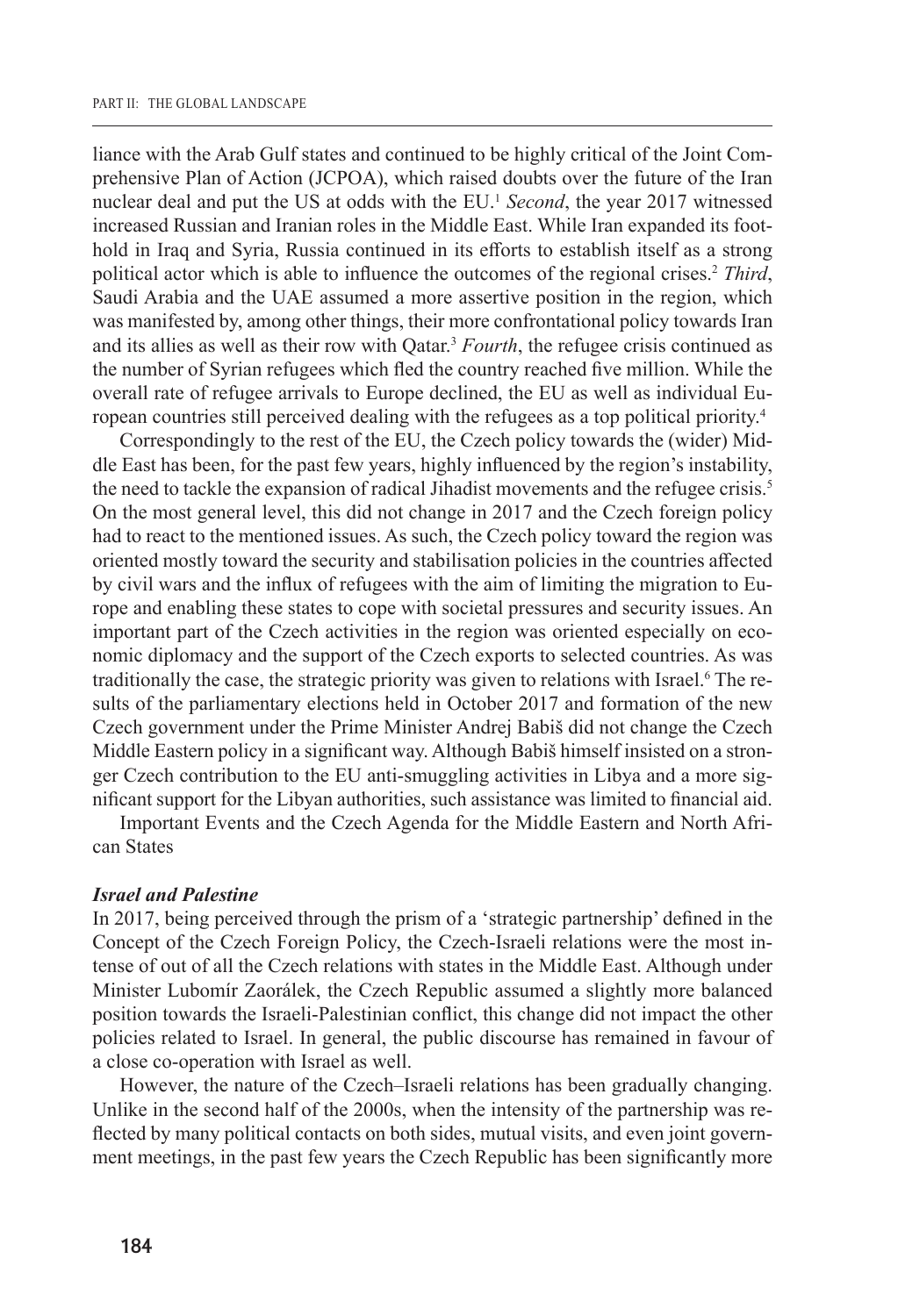active and Israel has been increasingly passive in the bilateral relations. In the years 2015–2016, at the time of Netanyahu's third government, Israel actively engaged only in around 10% of their mutual interactions.7 Nevertheless, the Czech Republic and Israel maintained a strong co-operation, which was reflected by the significant number of Czech ministers, MPs and special delegations that visited Israel. At the same time, Israel sent to Prague its Minister of Science and Technology and members of the Knesset to increase the co-operation between the parliaments.<sup>8</sup> Furthermore, on the highest level, there were talks between the Czech Prime Minister Bohuslav Sobotka and the Israeli Prime Minister Benjamin Netanyahu, and the two prime ministers also took part in the first *Visegrad 4 + Israel* summit in Budapest.

Nevertheless, the lower Israeli activity in the mutual political relations did not prevent the signing of several new agreements which heralded the two countries' active and growing ties in various sectors. Among other measures, new initiatives were inaugurated in the fields of research and development, military and security co-operation and training (even with the designation of a new Czech defence diplomat in Israel), protection against terrorism, cybersecurity, and cultural co-operation.<sup>9</sup> Also, the Czech-Israeli trade co-operation remained strong and growing in 2017 as Israel was the sixth largest importer of Czech products outside of the EU.10 However, the most publicised bilateral contract with Israel, which was negotiated by the Ministry of Defence and consisted of the Czech Republic acquiring some MADR radars from Israel for CZK 3.5 billion, was repeatedly postponed in 2017.<sup>11</sup>

On the level of the public and the political debate, the issue of the divided Jerusalem came repeatedly to the forefront. The first round of politicisation of this issue on the national level took place in May, when the Parliament strongly criticised UNESCO for a resolution which proclaimed the Temple Mount to be an Islamic holy site. The Czech conservative and liberal right-wing MPs called for a cessation of payments to the agency and urged the government to recognise Jerusalem as Israel's capital.<sup>12</sup> Prime Minister Netanyahu, in response, publicly thanked the Czech President Miloš Zeman and the Czech Parliament for their support of Israel.<sup>13</sup> The MFA, however, sided with the EU position on the issue and it did not withdraw from UNESCO – a move which was criticised by right-wing MPs.14

The second round of the debate on Jerusalem took place in December, when the US President Donald Trump declared his intention to relocate the US embassy to the city. President Zeman already called for such a move in 2013 and repeated his position again.15 On the other side, the MFA, under both Minister Zaorálek and (later) Minister Stropnický, as well as the Prime Minister Andrej Babiš sided with the common EU position and stated that due to the unclear status of Jerusalem, the American relocation would not be replicated by the Czech Republic in the near future.<sup>16</sup> But even when the United Nations General Assembly (UNGA) adopted a resolution calling for Trump's move to be void, the Czech Republic abstained and did not vote against the move (as opposed to the majority of EU countries).<sup>17</sup>

In 2017 the Czech Republic's relations with the representatives of Palestine were not as strong as, for instance, in 2015, and their planned inter-ministerial meeting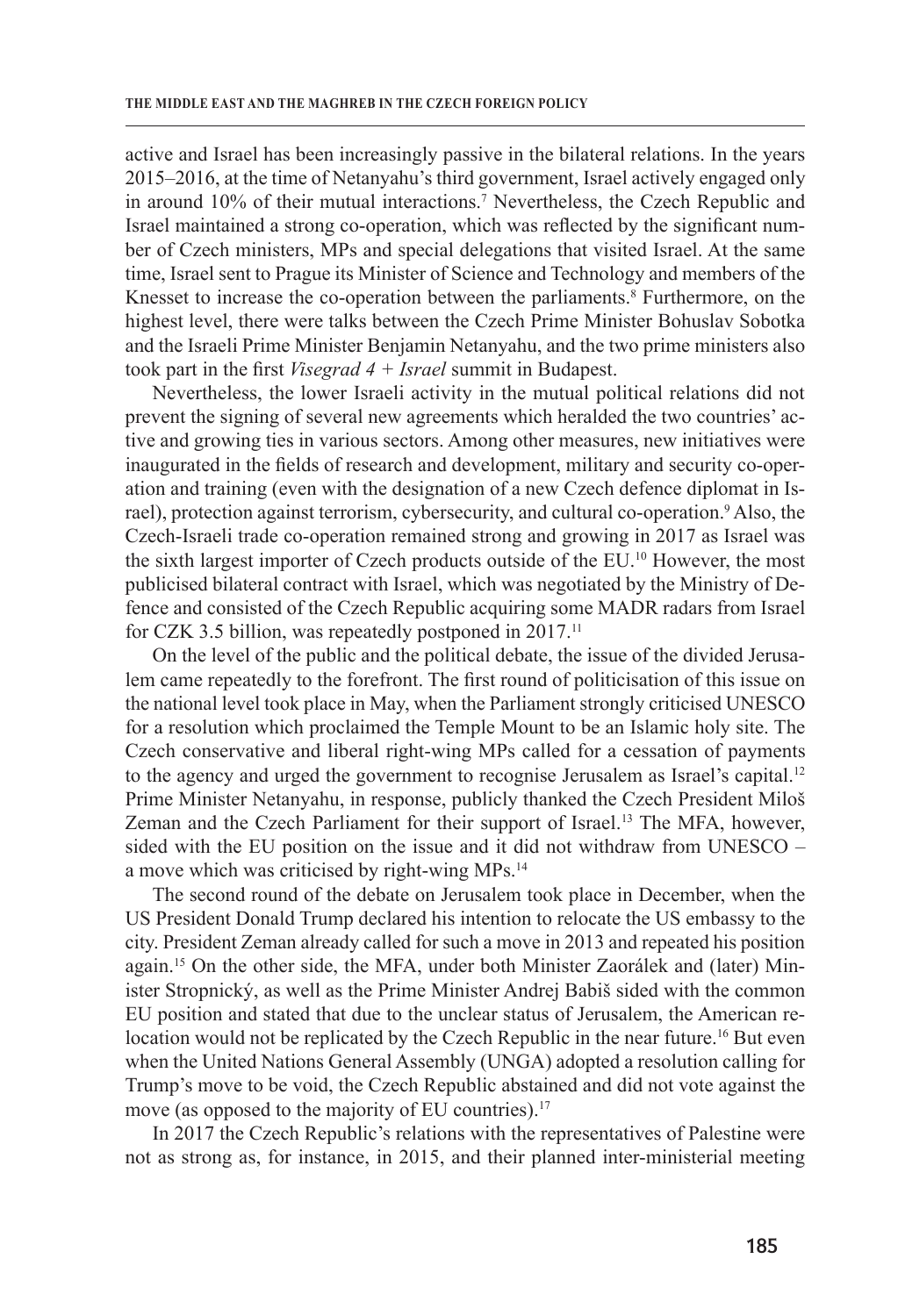did not take place. Nevertheless, the Palestinian Minister of Foreign Affairs Riyad al-Maliki officially visited the Czech Republic and held discussions with Czech representatives<sup>18</sup>

#### *Iran*

In 2017, the main contours of the Czech policy towards the Islamic Republic of Iran followed the priorities established in 2014 and 2015, when the negotiations on the Iranian nuclear programme were concluded. Under these circumstances, the Czech Republic mostly followed the common European position on Iran and did not join in the US attacks on the JCPOA agreement.<sup>19</sup> At the same time, Czech diplomacy aimed at strengthening the bilateral political relations, as well as increasing the mutual trade exchange with Iran.

The consolidation of political relations was highlighted in particular by the appointment of the new full-fledged Czech ambassador to Tehran in October 2017.<sup>20</sup> The position had been vacant since 1998, when Iran withdrew its ambassador from Prague and refused to accept the Czech ambassador in Tehran due to the row over the establishment of the Farsi branch of Radio Free Europe/Radio Liberty in Prague.21 Following a period of cold relations between the Czech Republic and Iran in the 2000s, the ties took a more co-operative turn in 2014 with the conclusion of the talks on the nuclear programme and a more accommodating Czech policy towards the Islamic Republic.22 In 2017, there were no similarly high-profile visits from the Iranian or Czech side to the other country as those in 2015 or 2016, when the Ministers of Foreign Affairs of both states made official trips to the other country. Nevertheless, the number of official contacts remained high as three official trips to Iran were made by Czech deputy ministers, and the Iranian Deputy Minister of Foreign Affairs visited Prague.<sup>23</sup>

The emphasis on increased economic co-operation was reflected in the growing Czech exports to Iran, as well as the signing of the new agreement on protection of investments, new agreements between the Czech export insurance company EGAP and the Iranian Central Bank and both countries' participation in business fora.<sup>24</sup>

Even though in general the more co-operative relations with Iran were not politicised, the attempt to revoke the law forbidding the sale of equipment for the nuclear power-plant in Bushehr by the Government incited a controversy in the Parliament. The Czech Social Democrats, the Communists and the Chamber of Commerce supported the proposal, which was already discussed in 2016. However, the Parliament blocked the revocation as the right-wing liberal and conservative MPs cited their fears of a potential misuse of the equipment and harm to the close Czech alliance with Israel.<sup>25</sup> The discussion in Parliament thus showed clear limits of the potential future enhancement of the Czech co-operation with Iran.

#### *Syria and Lebanon*

Similarly to the preceding years, the policy on Syria had to react to the context of the ongoing civil war there. On the international stage, the Czech government sided with the common EU position calling for a political settlement of the Syrian conflict in line with the UN SC Resolution 2254, while President Zeman came closer to the Russian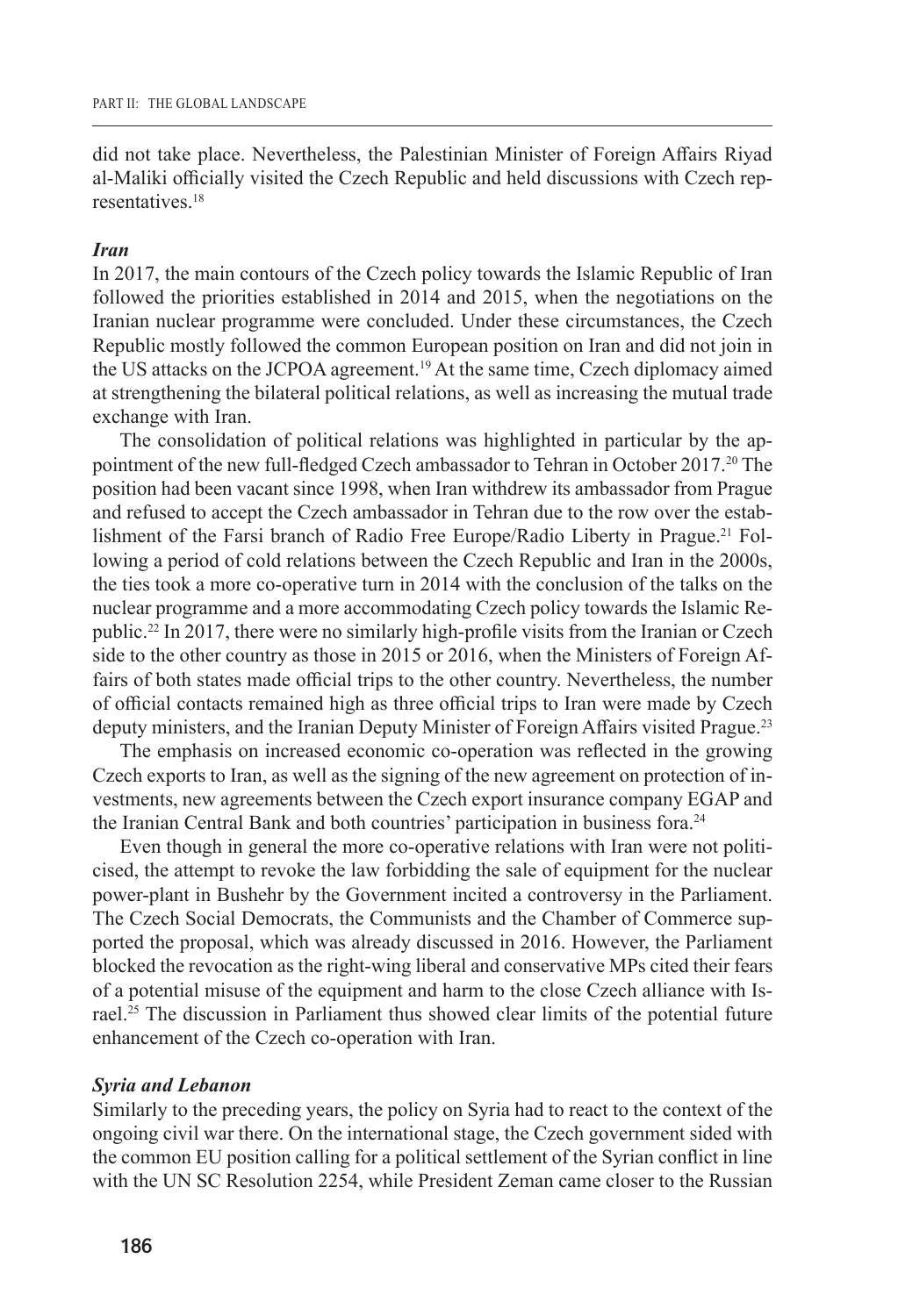position on the issue in his statements.26 On the policy level, most Czech activities conducted in Syria were oriented on humanitarian relief and future reconstruction efforts, yet the Czech Republic continued to diverge from some other European countries as it remained in closer contact with the Syrian government. The related political debates were mostly concerned with the Czech reaction to the main events in the Syrian conflict and the role of the Czech ambassador to Syria. Together with Jordan, Lebanon is considered as a strategic partner in solving the Syrian immigration crisis and thus the foreign policy agenda focused on humanitarian aid as well as strengthening of the bilateral economic ties.

Inside Syria, the Czech Republic was active as a provider of humanitarian aid. In line with its long-term interdepartmental plan for its reaction to the Syrian conflict and its pledge to 'help on the spot', the Czech Republic contributed CZK 50 million to the humanitarian relief operations in Syria. The funds supported projects carried out by several Czech partner organisations, the Syrian Arab Red Crescent, the International Committee of the Red Cross, and missions of the UN, as well as small projects pursued in co-operation with local beneficiaries. Moreover, the funds covered logistics, including the strengthening of the diplomatic corps in Lebanon and Syria.<sup>27</sup> Also, in another kind of contribution to the post-conflict reconstruction of Syria, the MFA supported the participation of Czech companies in the International Trade Fair in Damascus.28

The official Czech policy towards the Syrian government was repeatedly politicised by diverse political and civil society actors. A significant part of the debate took place in reaction to the chemical attack in Khan Shaykhoun in April 2017. The Government and the right-wing opposition condemned the use of chemical weapons by the Syrian Air Force and supported the common European reaction, as well as the US strikes on the Syrian air base in Shayrat. In contrast, President Zeman expressed doubts about the perpetrators of the chemical attack and called for its impartial investigation, whereas the Communist Party condemned the US retaliatory attack.<sup>29</sup>

The debate frequently concentrated specifically on the role of the Czech ambassador to Syria, Eva Filipi, as the Czech Republic remained one of the few European countries with an operational embassy in Damascus. Some liberal politicians called for Ambassador Filipi's withdrawal from Damascus to manifest the Czech Republic's disassociation from the Syrian government after the attack in Khan Shaykhoun.<sup>30</sup> Subsequently, Ambassador Filipi's position was publicly questioned also in relation to her reports on the situation in Syria, which allegedly contradicted the NATO sources and presented biased views close to those of the Syrian government. Furthermore, her position was criticised also in relation to the visas issued by the Czech Embassy to certain members of the Syrian regime and Assad's family, who were allegedly attending peace talks in Geneva.31 Nevertheless, Filipi remained in Damascus despite these critiques and Minister Zaorálek asserted that her service contributes to the wider Czech and allied efforts in Syria and strengthens the Czech position in negotiations with key allies, in particular with the USA.<sup>32</sup>

Following the controversy over the abduction of the Czech citizens in Lebanon in 2015 and their release in 2016, the relations with Lebanon have reportedly stabilised.<sup>33</sup>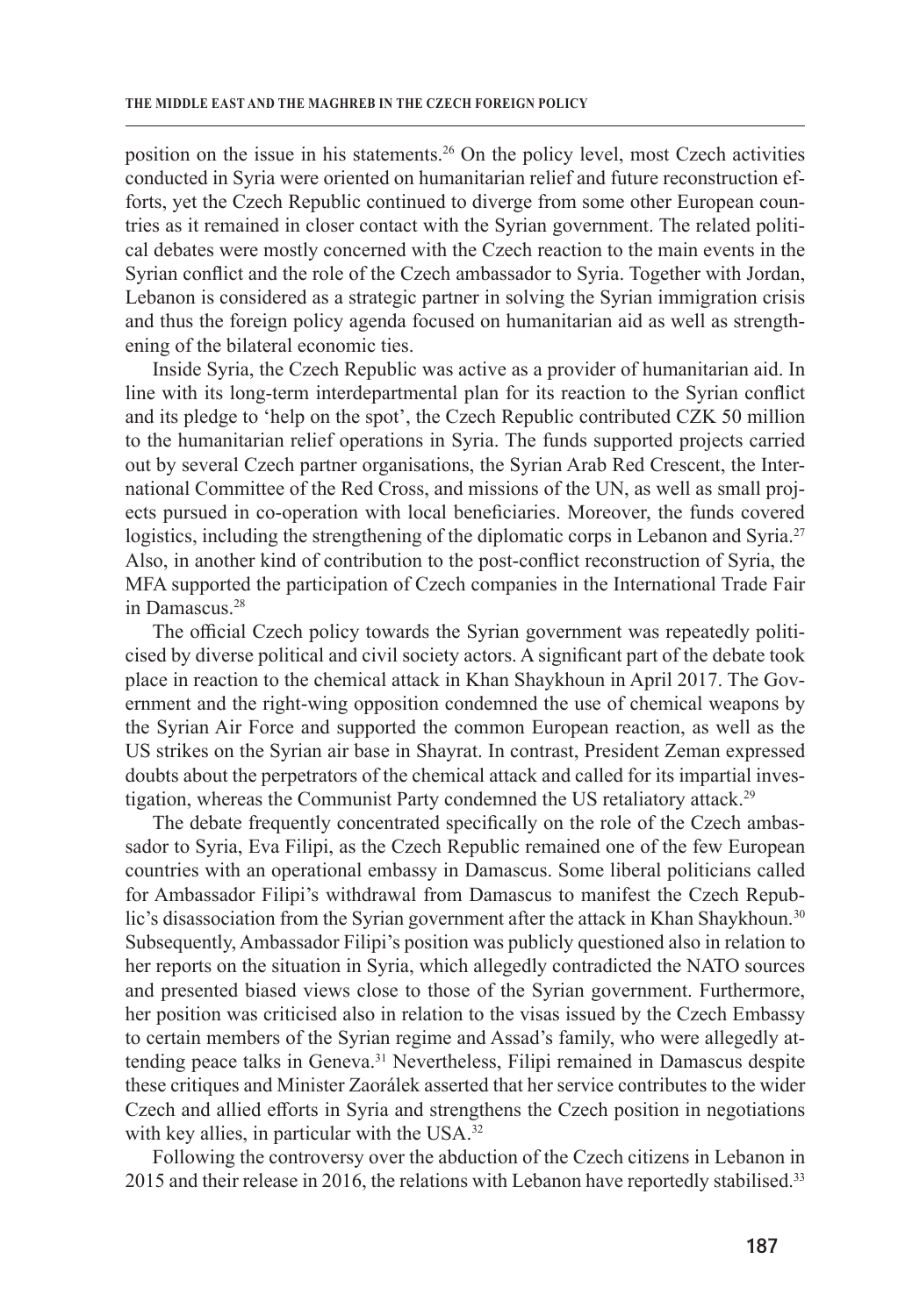Thus, the policy agenda for Lebanon was mostly focussed on support of the mitigation of the refugee crisis' impact on the country. Specifically, the Czech Republic supported three small local projects and contributed to the UNHCR fund oriented on the provision of healthcare for Syrian refugees.<sup>34</sup> Moreover, the Czech Republic enhanced its diplomatic mission to Lebanon with two additional diplomats – the first focussed on the agricultural issues and was tasked with the promotion of bilateral economic ties in this area, and the second had a portfolio oriented on humanitarian issues.<sup>35</sup>

#### *Jordan*

In 2017, the Czech policy in Jordan continued to be concentrated primarily on the mitigation of the Syrian civil war's impact. However, the relations between the two countries gradually grew as further co-operation in the economic and political area increased. The Czech policy focussed on humanitarian relief programmes, while also aiming at enhancing the Jordanian capabilities so that the country would better cope with the crises, and actively finding new opportunities for economic co-operation.

These primary areas of co-operation were also reflected in frequent official trips – e.g. the Jordanian Industry and Trade Minister and Prime Minister's visits to Prague, the visits of the Czech Deputy Ministers of Foreign Affairs, Interior and Industry and Trade to Jordan, and the working trip of the Jordanian Prince Hasan bin Talal to Prague. In April and August, the Czech and Jordanian representatives signed two new agreements – the first being on economic co-operation, and the second on the co-operation in the development of the peaceful use of nuclear energy.<sup>36</sup>

Adhering to its previously established policy of limiting the migration to Europe by actively providing humanitarian and development assistance to the affected countries in the region, the Czech Republic played an active role in the humanitarian response to the ongoing refugee crisis in Jordan. The main part of the Czech humanitarian support was allocated to the al-Azraq refugee camp, where CZK 40 million was spent on housing and infrastructure projects in 2016 and 2017. Furthermore, CZK 15 million were dedicated to financing a capacity-building project focussed on asylum policy infrastructure. Besides this, the MEDEVAC program operated by the Ministry of Interior (MoI) supported short-term visits of fourteen Czech medical teams to the country.37 Moreover, the co-operation between the two countries remained strong also in the defence area as the Ministry of Defence (MoD) and the Czech Army facilitated anti-IED and CBRN training for the Jordanian armed forces.<sup>38</sup>

The increased co-operation with Jordan was also reflected in the growth of trade exchange. Following the 62% increase in the Czech exports to Jordan in 2016, which stemmed from the co-operation between the Tatra Company and the Jordanian arms manufacturer KADBB, there were new forms of trade co-operation established in 2017. Also, as side results of the MEDEVAC program, new agreements were signed in the area of medical equipment and several Czech products gained new certification for the Jordanian market.39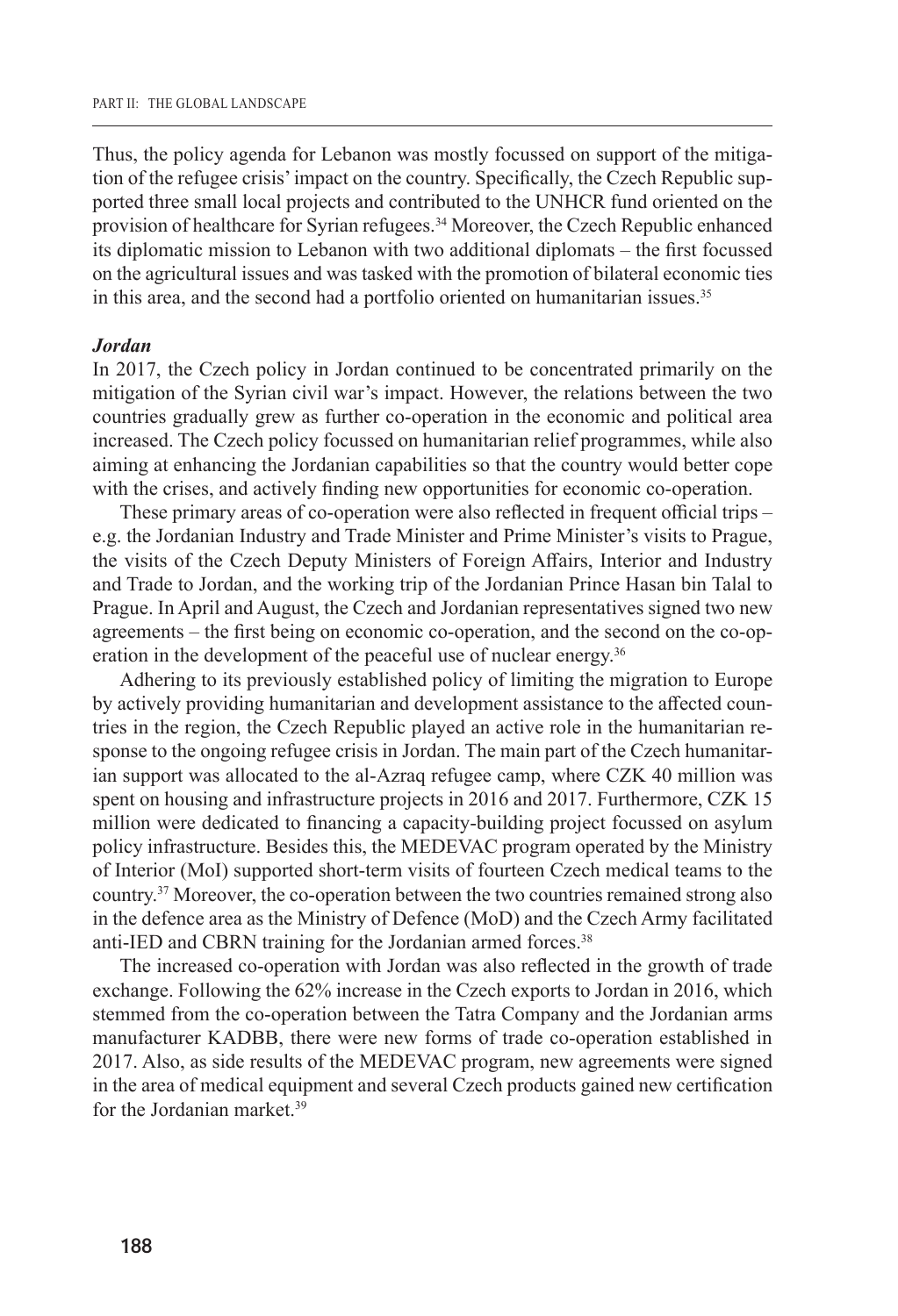## *Iraq*

In 2017 the Czech policy in Iraq was mainly defined by the reaction to the ongoing war against the Islamic State, and the resulting programmes were oriented on the support of the Iraqi state, as well as engagement in the humanitarian assistance and post-conflict reconstruction. As in Jordan, in Iraq the Czech Republic focussed on the broader stabilisation of the country, coupled with the support for Czech exports to it. Also, even though the Czech Republic has established close ties with the Kurdish Regional Government (KRG) in the previous years, Czech representatives did not deviate from the European position on the referendum in the region as they declared their support for the unity of Iraq.

Iraq continued to be among the priority countries for the Czech foreign policy in the Middle East. This was further reflected in the number of high-profile visits between the countries. While Prime Minister Sobotka and the Deputy Minister of Agriculture visited Iraq, the Czech Republic hosted the Iraqi Minister of Foreign Affairs.<sup>40</sup> Furthermore, the Czech parliamentary delegation was joined on their trip to Iraq by a large business mission, which discussed the potential Czech role in the post-war reconstruction of Iraq and the KRG.<sup>41</sup>

The Czech assistance to the Iraqi armed forces fighting ISIS remained among the most highly visible activities in 2017. The Czech Republic maintained three military missions in the country: the first was tasked with the training of Iraqi pilots with Czech-manufactured L-159 planes, the second was in the form of the field surgery team deployed in Mosul and the third consisted of military police active within the joint Operation Inherent Resolve.<sup>42</sup> The fourth Czech contingent in Iraq – a police mission – served within an Italian police-training mission and was mandated to support the re-establishment of the Iraqi police.43 Furthermore, in 2016 and 2017 the Czech Republic remained, due to the deal for the delivery of the L-159s, the main exporter of weapons to Iraq.<sup>44</sup>

The Czech Republic also continued to be one of the more important providers of humanitarian aid, and in 2017 the Czech Government amended its three-year plan on the post-conflict reconstruction of Syria to also include new activities in Iraq. In sum, the Czech Government pledged to provide up to CZK 180 million in the next three years, while the humanitarian assistance planned for 2017 rose to CZK 65.5 million.45

## *Egypt*

Traditionally, Egypt represented one of the main Czech economic partners in the Middle East. However, its importance for the Czech Republic has been slowly decreasing due to its ongoing unstable political and economic situation, and because the Czech diplomacy is focussing also on the Czech Republic's new economic partners in the region. Nevertheless, the perceived importance of Egypt goes beyond its traditional political and economic role in the region, as the European countries treat it also as a partner in the fight against irregular migration to the EU. This role was highlighted in particular at a common meeting of the PMs of the V4 and the Egyptian President Abdal Fatah Sisi, where Prime Minister Sobotka stressed Egypt's contribution to limiting migration to Europe.46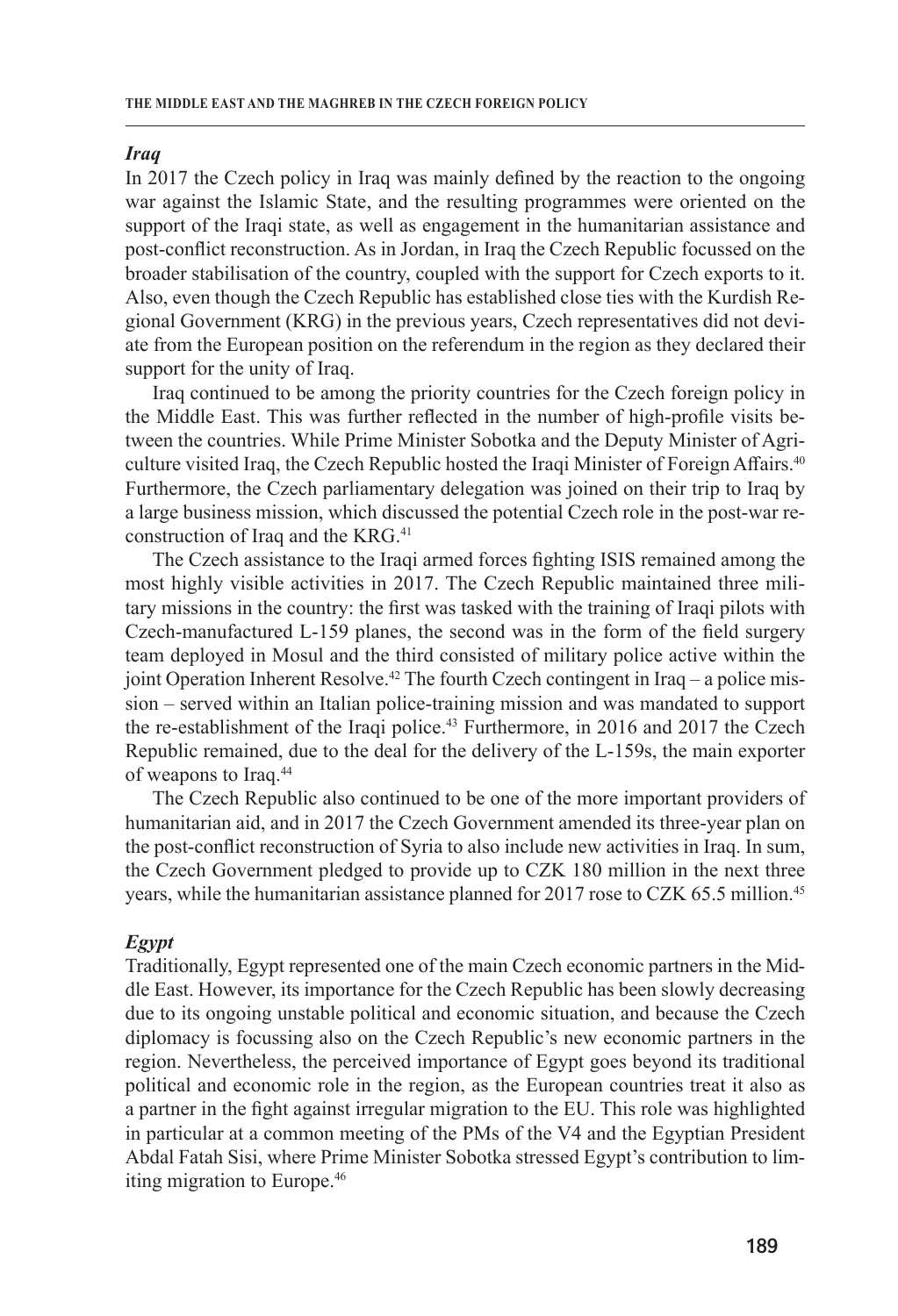Nevertheless, the security agenda in Egypt extended beyond migration. In the Sinai Peninsula various Islamic groups continue to fight in the name of the Islamic State, creating a critical security situation. Currently the Islamic militants attack primarily military targets. Yet, in 2017, the Islamic terrorism directly affected Czech citizens at a beach resort in Hurghada when a young Egyptian stabbed to death several tourists, including a Czech national.<sup>47</sup> Minister Zaorálek sent two diplomatic notes to Egypt saying that the Czech Republic requires Egypt's co-operation in the case and requested an explanation of the incident, including its causes. Subsequently, other Czech diplomats also raised the issue.<sup>48</sup>

The Czech army continued to participate in the independent mission Multinational Force and Observers (MFO). MFO not only supervises the security arrangements between Israel and Egypt but also monitors activities of Islamic extremists in the area. In addition to its involvement in MFO, the Czech Republic also continued to provide financial support to a small medical project in the Dakhla Oasis.<sup>49</sup>

Egypt remained one of the most important partners for Czech exports in the region. The economic relationship was confirmed by mutual official visits and bilateral political negotiations. Since the USA lifted the arms embargo on Egypt, Czech arms manufacturing companies reinstated their exports to Egypt. Thus, the Czech Republic continued to support Egypt's efforts to fight terrorism by providing military equipment to the Egyptian police and army.<sup>50</sup> The exports of military equipment and arms help the Egyptian regime fight the Islamic militants and internal opposition. Despite President el-Sisi arguably bringing a certain level of authoritarian stability to the Egyptian political scene, the military support of the non-democratic regime's might is highly questionable when it comes to the maintenance of basic human rights standards as well as the long-term sustainability of the regime. The Czech army exports to the authoritarian regimes in Egypt and Saudi Arabia were thus highly criticised by international organisations such as Social Watch and Amnesty International.<sup>51</sup>

### *The Arabian Peninsula*

The political isolation of Qatar in 2017 had a direct effect on EU interests in the region, and thus on the interests of the Czech Republic in the region as well. In recent years, the EU expressed its high interest in the Gulf region. In 2017, the Delegation of the EU to Saudi Arabia and the Gulf tightened its co-operation with the Secretariat of the Gulf Co-operation Council (GCC), focussing on economic relations. Also in 2017, a Czech representative participated in the seminars organised by the EU focussing on investments in the Gulf, and the MFA hosted events aimed at potential Czech investors in the Gulf.52 However, the Czech pro-active policy to straighten the economic relations with the Gulf States can be limited by Qatar's isolation and the crisis of the GCC.

The United Arab Emirates (UAE) remained the Czech Republic's strongest economic partner in the region and represented one of the largest Czech export markets outside of the EU. For example, in 2016 the cost of Czech weapons exported to the country reached CZK 1.4 billion.<sup>53</sup> Furthermore, the Czech Republic seeks to penetrate Asian and African markets as many international companies reside in the UAE.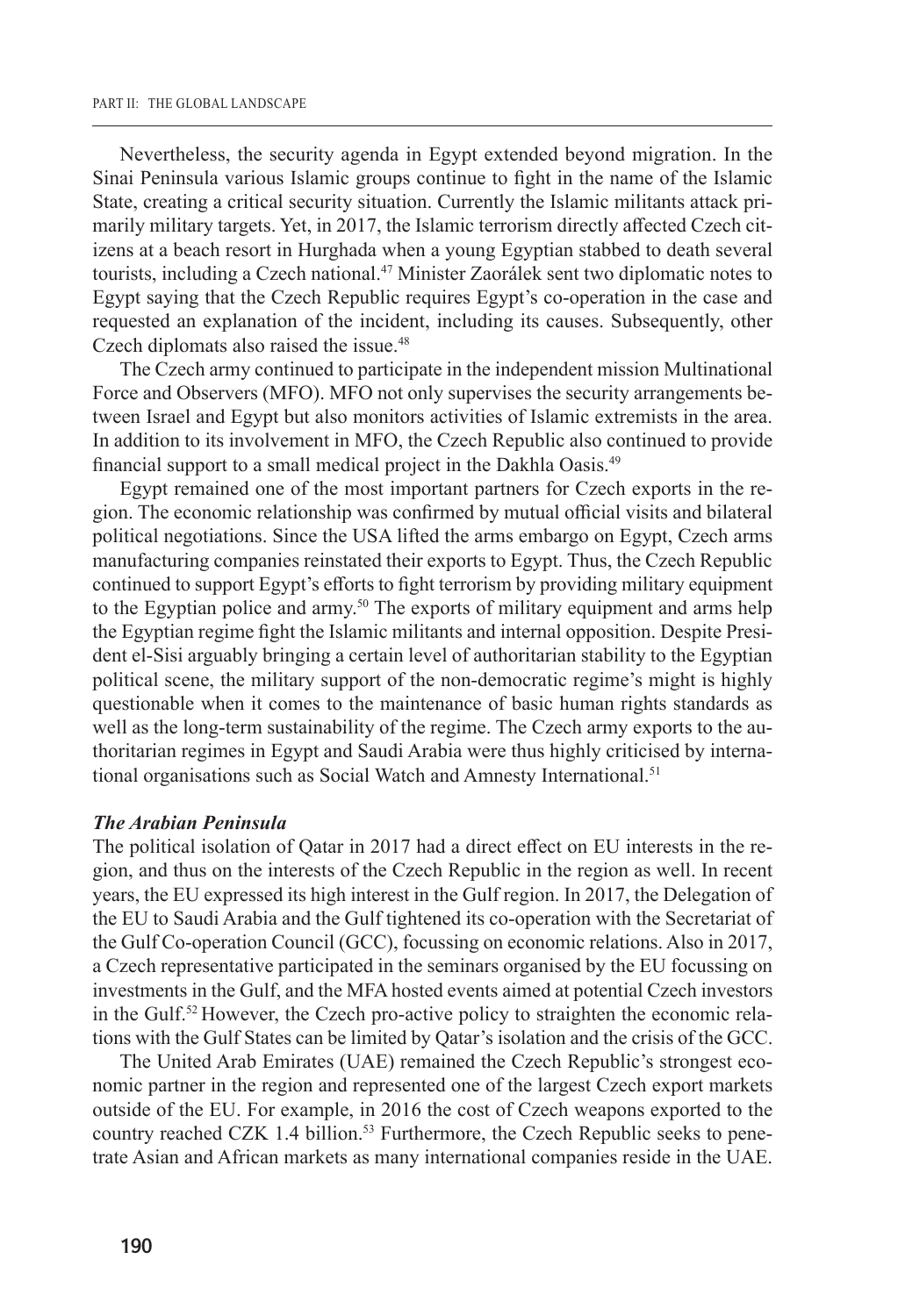In 2017, the Czech Republic focussed on trying to achieve a diplomatic reconciliation with Saudi Arabia after the Saudi Kingdom expressed its disappointment with the Islamophobic statements of President Zeman in the past years.<sup>54</sup> Nevertheless, the Czech Republic continued to export military equipment and arms there. Moreover, Saudi Arabia established the Saudi Arabian Military Industries (SAMI), which could further facilitate the exports of Czech military industries and thereby increase the Czech army exports to the country.<sup>55</sup> This export policy was criticised by some civil society groups which pointed to the authoritarian nature of the Saudi regime and its routine violations of human rights.<sup>56</sup>

In 2017 the Emirs of Qatar and Kuwait accepted the letters of credentials of the new Czech ambassador to Kuwait, who serves as a *non-resident* ambassador to Qatar as well.<sup>57</sup> Since the Czech Republic focusses on bilateral economic relations with the states of the Arab Peninsula, the Czech diplomacy closely follows the political developments there, including Qatar's isolation, Iran's regional role and its involvement in the Yemen civil war, and the strong position of Saudi Arabia in support of the former Yemeni government, because the clashes of interests could directly affect Czech investments and the fragile stability of the region.

#### *The Maghreb*

In 2017, the Czech foreign policy towards the Maghreb maintained its stance from the previous years, i.e. the Czech Republic continued to follow the interests of NATO and the EU in the region. The Joint Declaration signed between NATO and the EU in 2016 enhanced the co-operation between the two organisations and affected their involvement in the Maghreb, which primarily focussed on security issues.<sup>58</sup>

The ongoing unstable security situation in Libya is the main concern for NATO and the EU in the region, as the Libyan under-governed territory controlled by the rebels became a safe haven for Islamist radicals. Besides the threat of terrorism, Libya is a key transit country for illegal immigration from Africa to Europe. As for the Czech Republic itself, in 2017, it continued to follow its commitment to EU NAVFOR MED. For the purpose of mitigating the immigration crisis, the Czech government approved a subsidy to support the Libyan coast guards<sup>59</sup> and the MFA resumed its focus on enhancing the co-operation with the internationally recognised Government of International Accord.

This proactive initiative is a direct effort to solve the immigration crisis outside of the EU borders as the Czech Republic continuously opposes the EU mandatory refugee quotas.60 Prime Minister Babiš promised to support the migration fund financially and came forth with a proposal to send the Czech Army to Libya to help Libya protect its borders and fight illegal immigration.61 However, after a meeting between the Minister of Defence Karla Šlechtová and the Chief of the General Staff Josef Bečvář, Šlechtová stated that the Czech Republic did not plan to send any troops to Libya.<sup>62</sup>

Concerning the Mediterranean immigration corridor, the Czech Republic was actively trying to find policies to reduce the number of refugees arriving through it. For this purpose, the representatives of the Committee of Foreign Affairs, Defence and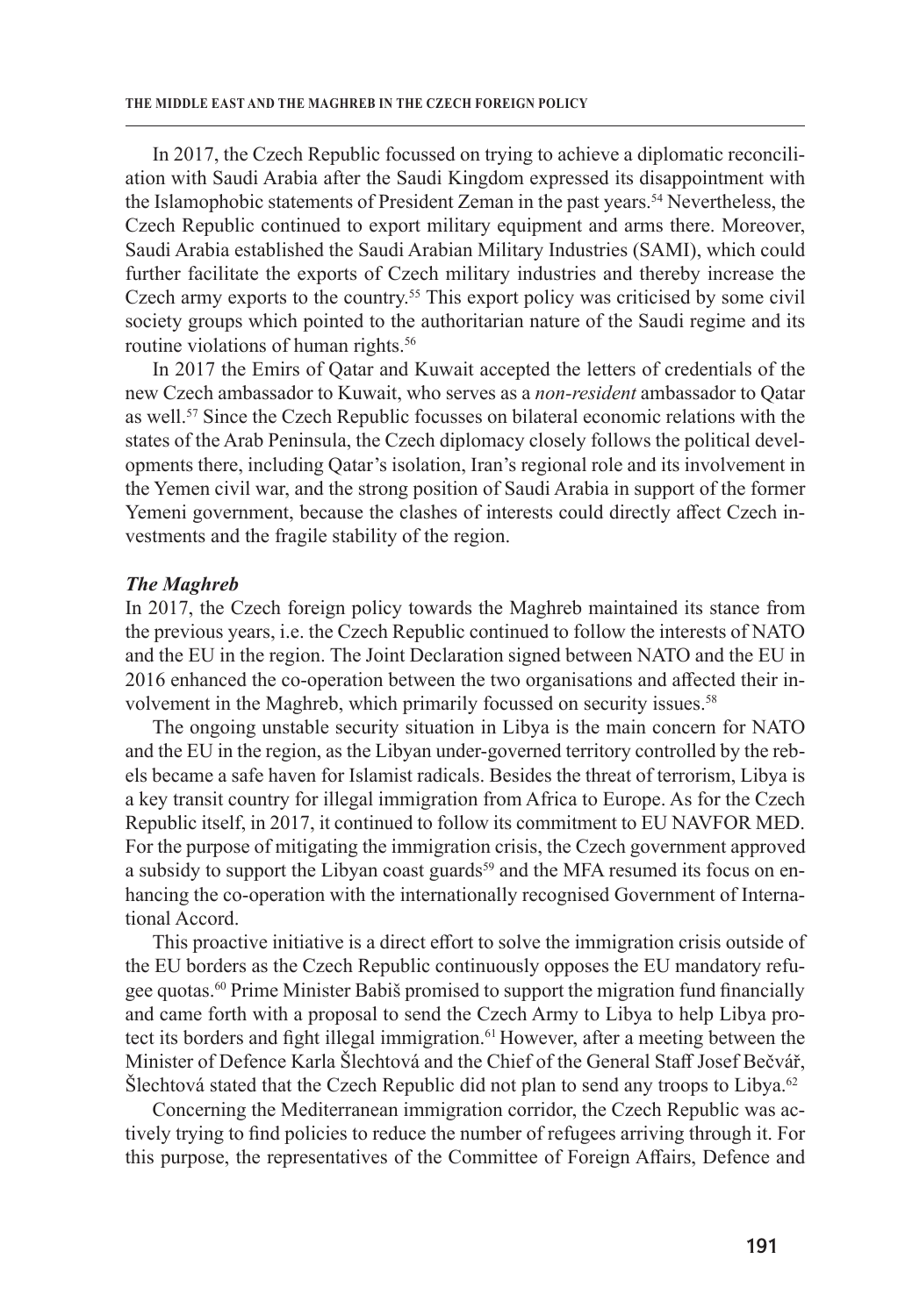Security of the Senate of the Czech Republic met with the representatives of the Moroccan parliament and the Moroccan MFA to discuss Moroccan immigration policies and the reduction of Europe-bound migration.<sup>63</sup>

In 2017, the Czech Republic also continued to enhance its economic involvement in the region and strengthen its economic contacts in the area of investments and trade. As members of the European Neighbourhood Policy Programme, Morocco and Tunisia are stable partners for Czech investors. Primarily Morocco became a strong potential economic partner. The MFA is strongly supporting Czech investors in their efforts to penetrate the Moroccan market and sees the Moroccan market as an opportunity to reach markets in Sub-Saharan Africa.<sup>64</sup> As for Tunisia, the Czech Republic continued to prioritise its economic partnership with it as well. Since the establishment of the Czech-Tunisian Business Council in 2016 the economic exchange between the two countries continued to increase. The Tunisian economic growth picked up in the last two years after a relative stabilisation of the political situation in the country. In addition, as a part of the PROPED initiative of the MFA, the regional chamber of the conference of Brno was welcomed in Tunisia for the purpose of participating in workshops and bilateral economic negotiations.<sup>65</sup>

## **IDENTIFICATION AND CHARACTERISTIC OF KEY ACTORS**

The Czech policy towards the Middle East continued to be driven primarily by the Prime Minister and the MFA in 2017. In general, in the majority of their public statements both actors reactively followed the EU common positions regarding the Middle East, although there were some active co-operative moves on the part of the Czech Republic – such as Prime Minister Babiš's willingness to contribute more substantially to the EU efforts in the Mediterranean region, namely Libya, or the Czech Republic's humanitarian relief and training assistance for the national armed forces in Iraq and Jordan.<sup>66</sup> However, there were some issues where the Czech policy deviated from the European line. As was traditionally the case, the Czech Republic maintained a significantly less critical position regarding Israel's policies than the rest of the EU, which was reflected on the international stage in the Czech vote regarding the status of Jerusalem.67 Nevertheless, the MFA represented a moderate voice in the debate as it tried to reconcile the traditionally pro-Israeli position of many Czech political elites, including the President and a number of MPs, with the position held by most EU states. Another highly visible example of the Czech Republic deviating from EU policy was the distinct Czech policy in Syria, where it maintained relations with the Syrian government. Thus the Czech Republic's position in this case could be interpreted as a long-term offensive and proactive foreign-policy position. Besides the main political issues, economic diplomacy formed an important, even if low-profile, proactive part of the Czech foreign policy in the Middle East as pursued by the MFA.

Other ministries contributed to the Czech activities in the Middle East as well, even though to a lesser extent. The MoI carved a distinct active role for itself in the Czech foreign policy by raising funds and pursuing humanitarian and assistance proj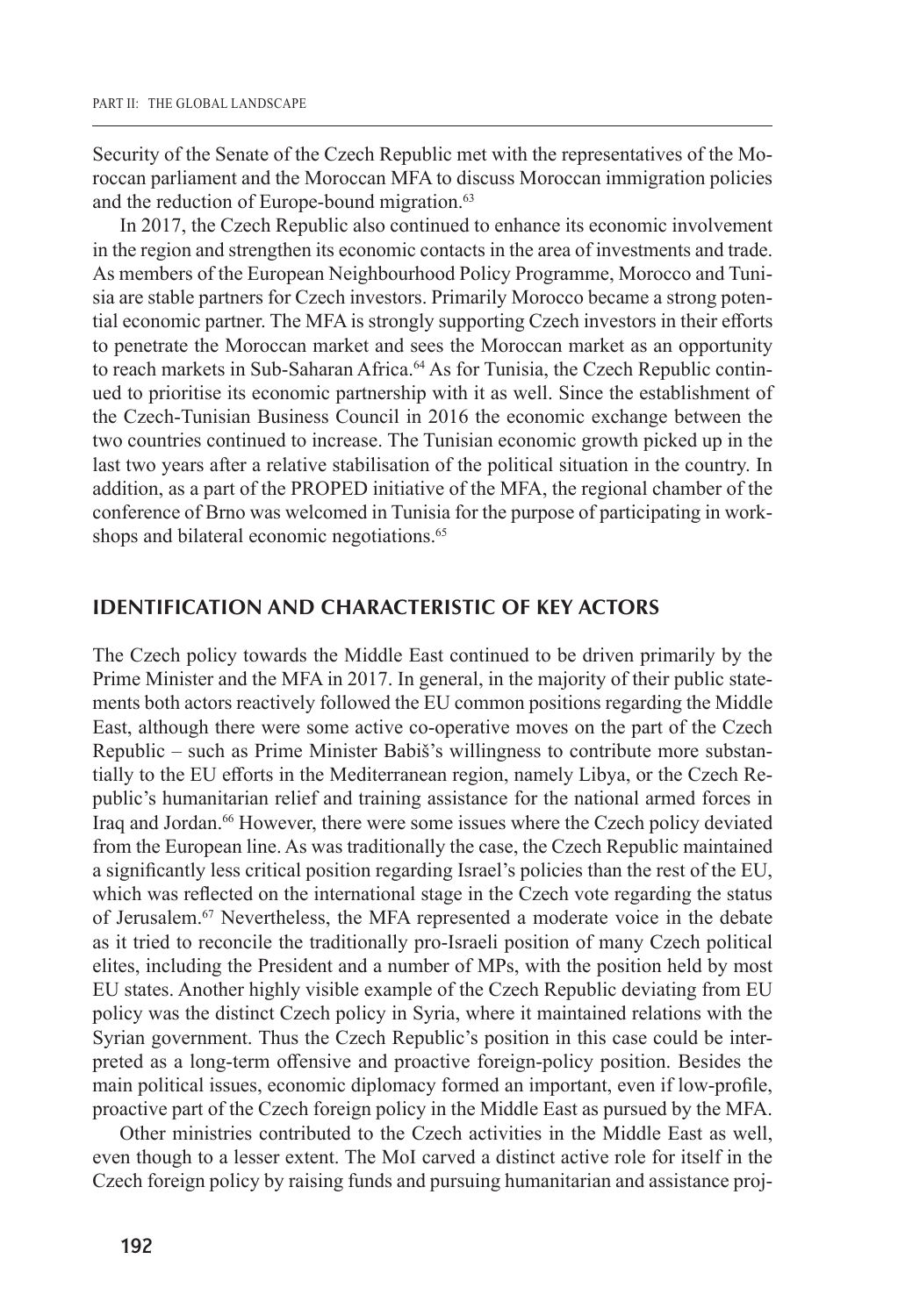ects in Jordan, Iraq and some other countries in the region with the aim to limit migration to Europe.68 Meanwhile, the MoD continued in its activity in managing the foreign military and training operations and deciding on their scope and composition.<sup>69</sup>

The issues of Czech relations with Syria and Israel became among the most politicised issues in 2017 and enabled actors beyond the relevant ministries to assume a distinct actorness. President Zeman repeatedly articulated more offensive positions on both Syria and Israel, which went against the common European policies and came closer to the views of the current Israeli (in the case of UNESCO and the moving of the embassy to Jerusalem) and Russian governments (in the case of the legitimacy of the strikes against Syria and the legitimacy of the Syrian government).<sup>70</sup> The policy on Syria was also repeatedly politicised by the liberal civil society, the media and certain MPs, who called for a disassociation from Assad's regime and a withdrawal of the ambassador to Syria.<sup>71</sup> Some parts of the liberal and human rights-oriented civil society politicised the arms exports to authoritarian regimes, such as the UAE, Saudi Arabia or Egypt.<sup>72</sup> Finally, liberal and conservative right-wing MPs politicised the Czech cooperative and reactive policy on the UNESCO declaration on Jerusalem and the potential closer business co-operation in the area of nuclear energy with Iran, and called for a rejection of policies which could potentially hamper the ties with Israel.73 However, with the exception of the debate on the revocation of the Czech co-operation on the development of the Iranian Bushehr nuclear power plant, the politicisation has only rarely led to a significant change in foreign policy. Thus, the distinct actorness of these actors was quite limited.

## **MEDIA AND PUBLIC SPACE**

Based on the sample of articles on the Middle East obtained through the Anopress database, in 2017 the reporting regarding the Middle Eastern region continued to be framed primarily in negative terms. The Middle East was in general presented as a hostile region ridden by conflict, while Islam was portrayed as a direct threat to the European and the Czech culture. In general, the dominant part of the media coverage of the region was dedicated to the war in Syria, the campaign against the Islamic State, terrorist attacks on diverse targets in the region and general geopolitical issues. Compared to the Middle East (in particular the Levant), Northern Africa (the Maghreb) received significantly less attention and so did the Arabian Peninsula apart from Saudi Arabia.

The Czech media reported frequently and positively on the State of Israel in terms of both its dynamic and successful society and the related governmental policies. These aspects were in some cases cited as a potential inspiration to Europe and the Czech Republic, especially regarding the fight against terrorism. Israel also continued to host the only permanent correspondent of the Czech national TV station in the region. However, due to the increased anti-Islamic rhetoric in the media, more anti-Semitic sentiments, including those connected with Israel, can be seen among the media networks, especially in the so-called alternative media.74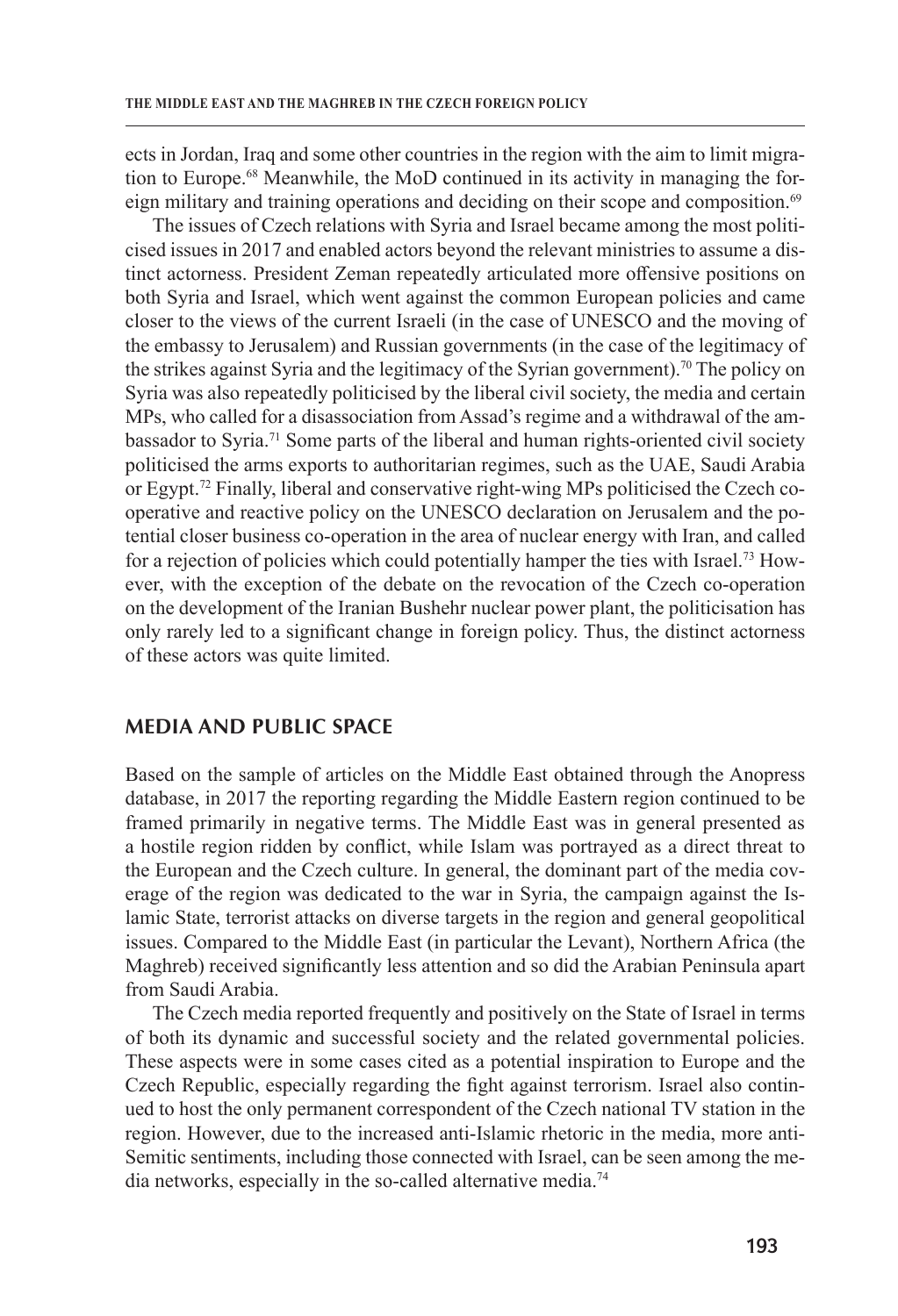The anti-immigration and the closely linked anti-Islamic rhetoric remained a major issue in the Czech media, and such arguments are often spread even by Czech politicians, including President Zeman and some MPs. The conservatively oriented media such as the newspapers *Právo* and *Lidové noviny*, and alternative media such as the website *Parlamentní listy* tended to give more space to the critics of Islam and the anti-immigration agenda than the other side.<sup>75</sup> At the same time this trend of antiimmigration and even Islamophobic discourse was particularly noticeable in the media owned by the publishing house Mafra, which is linked to the Czech PM Andrej Babiš and controls some of the mainstream media such as the newspapers *Mladá fronta DNES* and *Lidové noviny* or the internet portal *iDNES.cz*. 76 The prominence of anti-Islamic rhetoric in the Czech Republic was also noticed by the international media network Al-Jazeera, which reported that the Czech Muslim minority is subject to hate from the majority society.<sup>77</sup>

#### **CONCLUSION AND RECOMMENDATIONS**

The Czech foreign policy in the Middle East did not experience any significant changes in 2017. As the region continued to suffer from conflicts and instability, the Czech foreign policy followed the policies established in previous years. Accordingly, the main Czech interests in this regard were perceived through the need to contribute to the security and stabilisation of the states in the region, while contributing to increasing the Czech exports to the region.

In general, the Czech diplomacy retained its reactive and co-operative approach, which was in line with the policies of the EU and NATO in the region, particularly in the Maghreb and the Arabian Peninsula. The Czech Republic demonstrated its proactive participation in EU efforts to mitigate the impact of the refugee crisis in the Mediterranean, as well as to enhance the stability of the Maghreb region in general. The same could be said about the active Czech contribution to the humanitarian relief in the countries affected by the conflict in Syria or the war against the Islamic State, particularly Jordan and Iraq. The Czech diplomacy also continued to be highly active in the area of economic diplomacy while searching for new business partnerships in a number of Middle Eastern countries. In some cases – e.g. in Jordan, the Czech humanitarian relief activities also contributed to new forms of economic co-operation.

As in the past years, in 2017, there were also some issues where the Czech foreign policy slightly deviated from the common European position. While subscribing to the most common EU political statements, the Czech Republic was less critical and more accommodating towards Israel than other EU member states. The relations with the state of Israel continue to be perceived as a strategic partnership, and a wide range of Czech actors actively pursued a closer co-operation with Israeli partners. The second main issue was the Czech Republic pursuing a more proactive policy concerning its relations with the Syrian government. However, even in this area the Czech Republic did not directly challenge most of the common EU positions on the issue.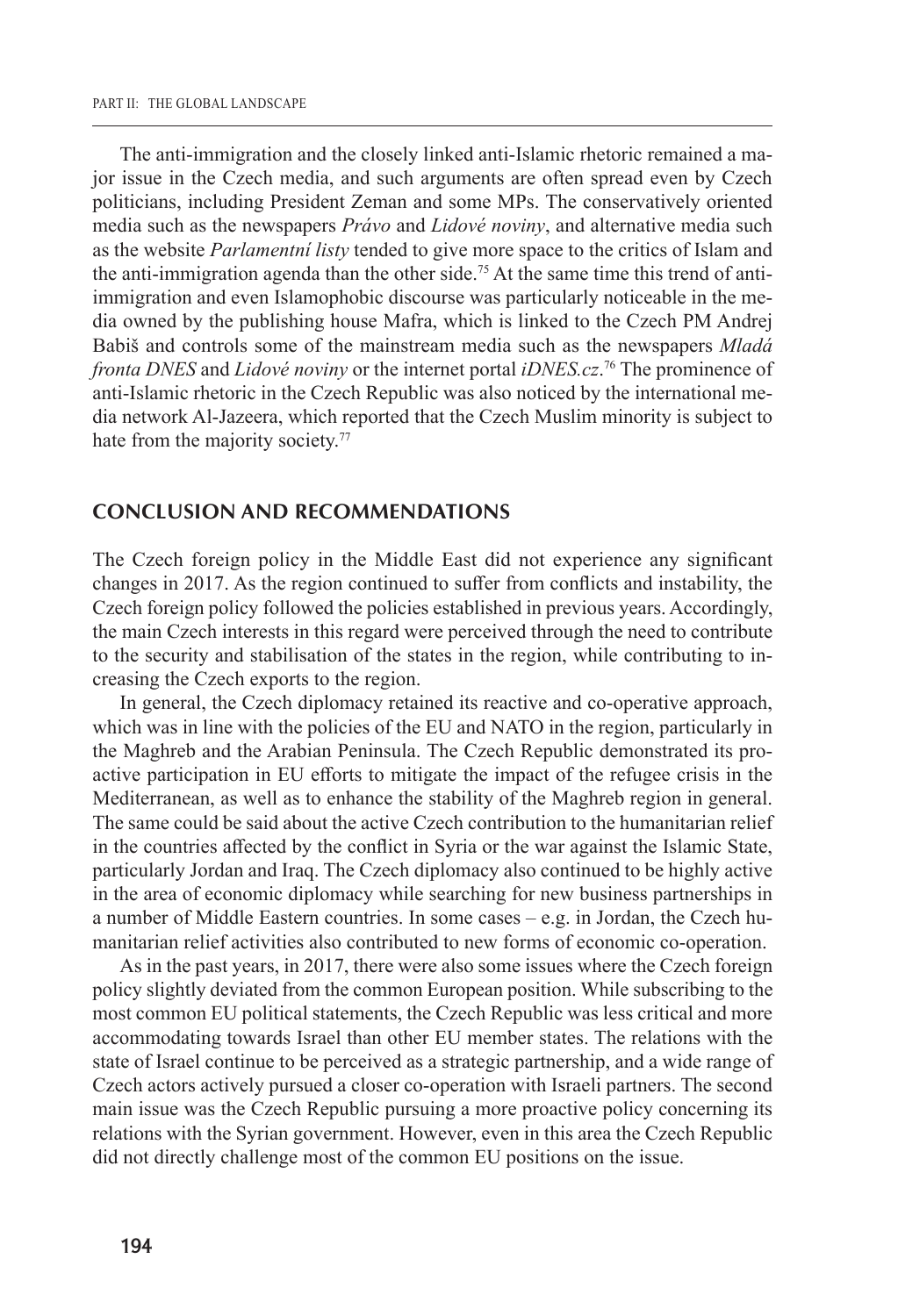The Czech diplomacy seems to be effective in attaining the modest goals of reactively contributing to regional stabilisation and actively increasing Czech exports in the Middle East. Bearing in mind the limited capabilities of a medium-sized Central European state, this approach still begs the question of whether these goals are the only ones which the Czech Republic should aim for in the region and whether its overall approach, which is usually focussed either on immediate humanitarian relief or on co-operation with political and business elites, fits the long-term goals of stabilisation. More attention to enhancing the capabilities of the civil society so that it would cope with the looming societal challenges brought about by the refugee crisis or other crises, as well as stricter conditions applied to the economic co-operation with the authoritarian states in the region would, in our view, provide a better and more sustainable reaction. The support for Syrian students at Czech universities seems like a promising, even if very limited, start.

Sobotka's Government diversified the Czech policy on the region as it established closer relations with Iran and assumed a more balanced position on the Israeli-Palestinian conflict. This approach seems correct and should be retained in the future, even though the Czech position on the relations with Israel is still significantly less critical than those of most of the Czech Republic's other foreign policy partners. This might hamper the Czech interests in maintaining an effective multilateral co-operation within the EU and alienate some of the country's European partners, especially when the Czech Republic votes against the majority of the other European states on rather symbolic issues, though this position is also questionable when it comes to a number of highly controversial Israeli policies. The Czech Republic might be a strategic partner of Israel, but that should not mean that it needs to be blind and silent towards some of the worrying trends inside Israeli politics, especially when these are openly criticised even by many Israelis. A wider Czech reflection of these issues could help to portray Czech Republic as an honest, even if more pro-Israeli, broker on some issues rather than an uncritical supporter of the one side.

Furthermore, while the focus of the Czech foreign policy in the region seems to be mostly on the Levant, a stronger emphasis on economic co-operation with the states in the Maghreb, particularly Tunisia and Morocco, might also contribute to reaching the wider goal of stabilising the Mediterranean region through contributing to the economic development of these countries and the creation of new jobs.

## **Endnotes**

<sup>1</sup> The Economist (2016) Scrapping the Nuclear Iran Deal Will Harm America*. Economist.com*  [online]. Available from: https://www.economist.com/news/leaders/21739656-no-tougheragreement-will-follow-it-america-will-be-wrong-and-odds-its-friends (Accessed 20 April 2017).

<sup>2</sup> Kozhanov, N. (2018) *Russian Policy Across the Middle East, Motivations and Methods.* Chatham House, the Roy Institute of Foreign Affairs [online]. Available from: https://www.chathamhouse.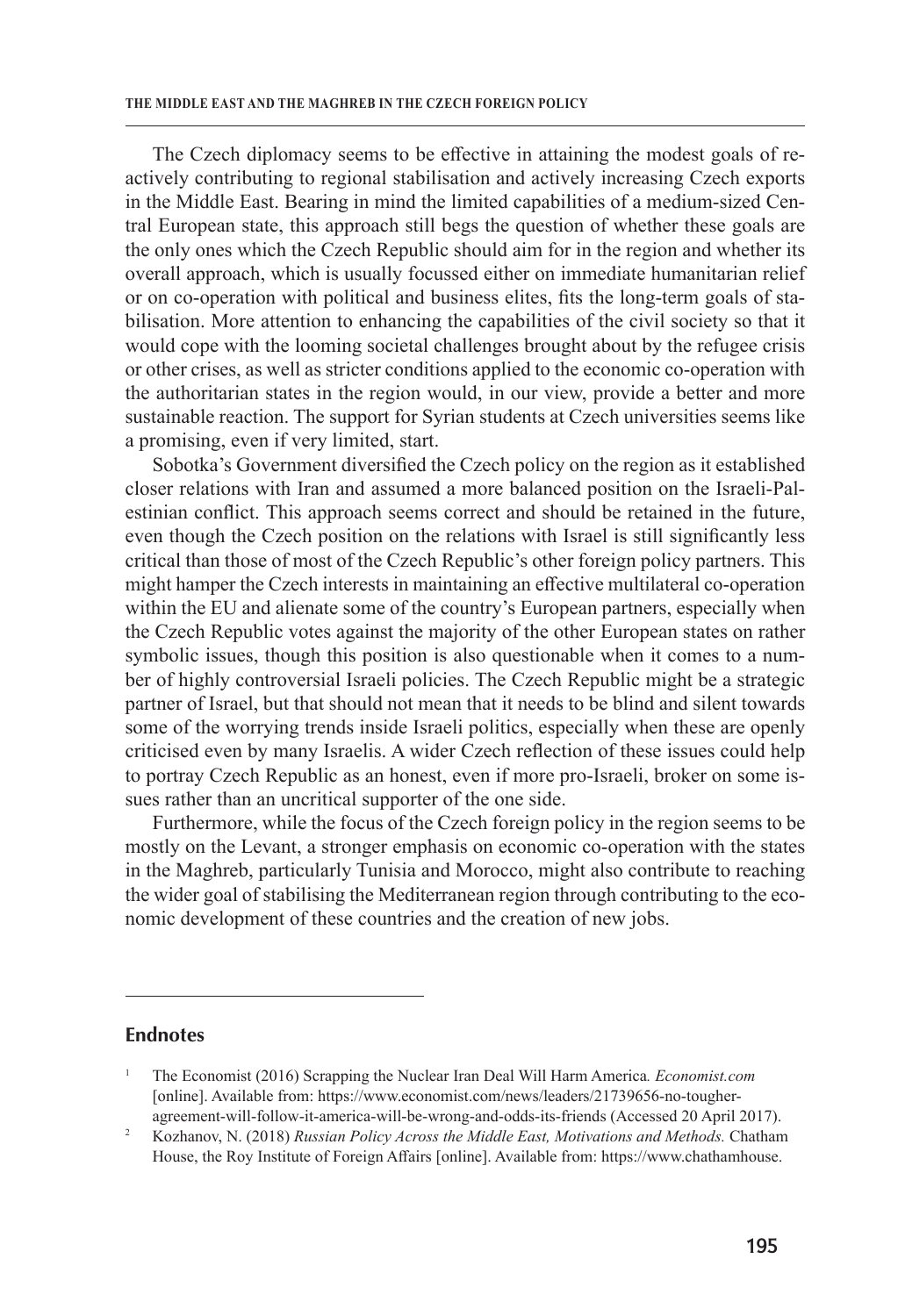org/sites/files/chathamhouse/publications/research/2018-02-21-russian-policy-middle-eastkozhanov.pdf (Accessed 20 April 2017).

- <sup>3</sup> Haaretz.com (2017) *Explained: The Real Reason Behind the UAE-Qatar Crisis and How It Benefits Iran at the Expense of the U.S.* Haaretz's official website [online]. Available from: https://www. haaretz.com/middle-east-news/iran-could-be-winner-us-a-loser-from-uae-qatar-tensions-1.5792025 (Accessed 20 April 2017).
- <sup>4</sup> europarl.europa.eu (2017) *EU Migrant Crisis: Facts and Figures* [online]. Available from: http:// www.europarl.europa.eu/news/en/headlines/society/20170629STO78630/eu-migrant-crisis-factsand-figures (Accessed 20 April 2017).
- <sup>5</sup> Čejka, M., Ježová, M., and Bechyňský, B. (2016) Blízký východ, Středomoří a Afghánistán v české zahraniční politice [The Near East, the Mediterranean and Afghanistan in the Czech Foreign Policy], in Michal Kořan (ed.) *Česká zahraniční politika v roce 2015. Analýza ÚMV [Czech Foreign Policy in 2015: an IIR Analysis]*. Prague: Institute of International Relations, pp. 204–226.
- <sup>6</sup> An Official from the MFA Department of the Middle East and North Africa. Interviewed by: Čejka, M. and Daniel, J. (24 January 2018).
- <sup>7</sup> See, e.g., Mikolášová, D. (2018) *Koncept centrality národní bezpečnosti v izraelské zahraniční politice: Případ izraelsko-českých oficiálních diplomatických vztahů v letech 2006–2016 [The Concept of Centrality of National Security in Israeli Foreign Policy: The Case of the Czech-Israeli Diplomatic Relations in 2006–2016]*. Olomouc: Katedra politologie a evropských studií FF UPOL [The Department of Politology and European Studies of FF UPOL].
- <sup>8</sup> The Ministry of Foreign Affairs of the Czech Republic (2017) *Přehled bilaterárních návštěv [The Overview of Bilateral Visits]* [online]. Available from: https://www.mzv.cz/telaviv/cz/vzajemne\_vztahy\_1/prehled\_bilateralnich\_navstev\_1/index.html (Accessed 20 April 2017); Knesset.gov.il (2017) Chairman of Czech Parliament's Chamber of Deputies to Knesset Delegation: 'We Will Continue to Support the State of Israel'. *Knesset.gov.il*, 19 March 2017 [online]. Available from: https://knesset.gov.il/spokesman/eng/PR\_eng.asp?PRID=13367 (Accessed 20 April 2017).
- <sup>9</sup> Aktuálně.cz (2017) Česko bude mít v Izraeli nově diplomata pro obrannou spolupráci [Czechia Will Have a New Diplomat for Defence Cooperation in Israel]. *Aktuálně.cz*, 6 June 2017 [online]. Available from: https://zpravy.aktualne.cz/domaci/cesko-bude-mit-v-izraeli-nove-diplomata-proobrannou-spolupr/r~7c9d87684aef11e7898e002590604f2e/?redirected=1524705357 (Accessed 20 April 2017); Deník.cz (2017) Spolupráce Česka a Izraele bude spočívat v technologiích, i humanitních oborech [The Cooperation of Czechia and Israel Will Be Based on Technology, as Well as Humanities]. *Deník.cz*, 26 June 2017 [online]. Available from: https://www.denik. cz/z\_domova/spoluprace-ceska-a-izraele-bude-spocivat-hlavne-v-technologiich-20170626.html (Accessed 20 April 2017); iDNES.cz (2017) Češi cvičili v Izraeli s elitní jednotkou určenou ke krocení Palestinců [Czechs Trained in Israel with an Elite Unit Designated for Taming Palestinians]. *iDNES.cz*, 18 August 2017 [online]. Available from: https://zpravy.idnes.cz/duvdevan-izraelpalesinci-ceska-armada-dyd-/zahranicni.aspx?c=A170818\_144433\_zahranicni\_aha (Accessed 20 April 2017); ČT24 (2017) Lepší auta i zdravotnictví. Česko a Izrael chtějí posílit spolupráci ve vědě [Better Cars and Healthcare. Czechia and Israel Want to Strenghten Their Cooperation in Science]. *ČT24.cz*, 20 April 2017 [online]. Available from: https://ct24.ceskatelevize.cz/veda/2093424 lepsi-auta-i-zdravotnictvi-cesko-a-izrael-chteji-posilit-spolupraci-ve-vede (Accessed 20 April 2017); ČT24 (2017) Izrael a Česko se dohodly na filmové spolupráci. Otevře nové lokace i fondy [Israel and Czechia Agreed on a Cooperation in Film Production. It Will Open Up New Localities and Funds]. *ČT24.cz*, 9 November 2017 [online]. Available from: https://ct24.ceskatelevize.cz/ kultura/2298397-izrael-a-cesko-se-dohodly-na-filmove-spolupraci-otevre-nove-lokace-i-fondy (Accessed 20 April 2017); ČT24 (2017) Příští rok by mělo proběhnout další společné jednání české a izraelské vlády. Tentokrát v Praze [There Might Be Another Joint Session of the Czech and Israeli Governments Next Year. This Time in Prague]. *ČT24.cz*, 19 December 2017 [online]. Available from: https://ct24.ceskatelevize.cz/domaci/2337430-pristi-rok-melo-probehnout-dalsi-spolecnejednani-ceske-a-izraelske-vlady-tentokrat-v (Accessed 20 April 2017).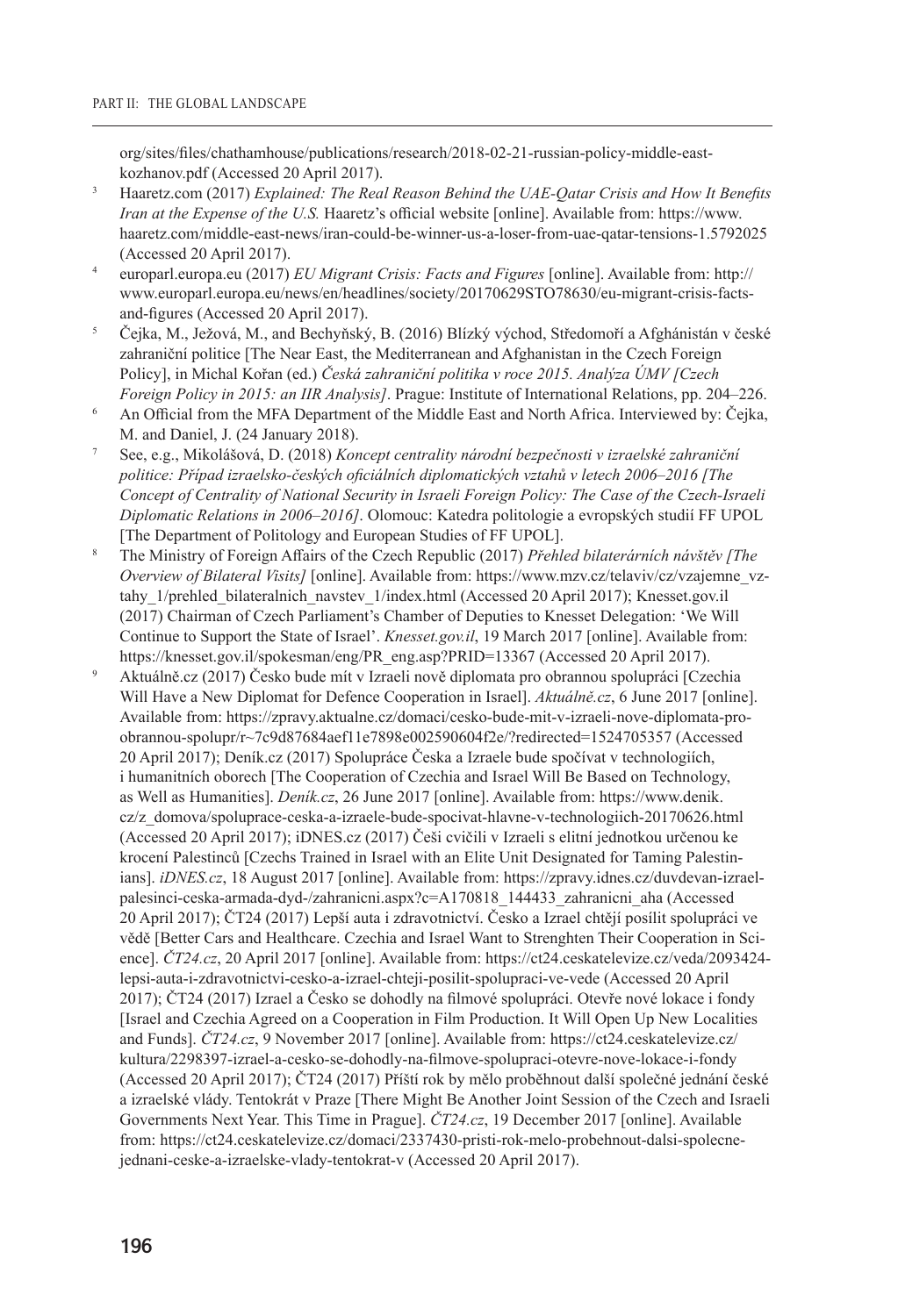#### **The Middle East and the Maghreb in the Czech Foreign Policy**

- <sup>10</sup> Klesla, J. (2017) Skoro všechny taxíky v Izraeli jsou škodovky, říká nový velvyslanec [The New Ambassador Says That Almost All Taxis in Israel Are Škodas]. *Lidovky.cz*, 19 March 2017 [online]. Available from: https://byznys.lidovky.cz/skoro-vsechny-taxiky-v-izraeli-jsou-skodovky-rika-novyvelvyslanec-1gy-/firmy-trhy.aspx?c=A170317\_172457\_firmy-trhy\_pave (Accessed 20 April 2017).
- <sup>11</sup> Deník.cz, (2017) Zbrojní spolupráce. Česko koupí z Izraele nové radary za miliardy. Smlouvu podepíše Šlechtová [Military Cooperation. Czechia Will Buy New Radars from Izrael for Billions of Crowns. The Contract Will Be Signed by Šlechtová]. *Denik.cz,* 6 December 2017 [online]. Available from: https://www.denik.cz/z\_domova/smlouvu-na-nove-radary-za-miliardy-z-izraelepodepise-slechtova-20171206.html (Accessed 20 April 2017).
- <sup>12</sup> Aktuálně.cz (2017) Politika UNESCO vůči Izraeli je nenávistná, přestaňme platit příspěvky, vyzvali poslanci vládu ['The UNESCO Policy Toward Israel Is Hateful, so Let's Stop Making Payments to It,' the MPs Said to the Government]. *Aktuálně.cz*, 23 May 2017 [online]. Available from: https://zpravy.aktualne.cz/domaci/snemovna-bude-hlasovat-o-rezoluci-unesco-organizace-je-podle/ r~5b13be343fb211e7b0440025900fea04/ (Accessed 20 April 2017).
- <sup>13</sup> Ahren, R. (2017) Czech Parliament Calls for Sanctions Against UNESCO over Anti-Israel Bias. *Times of Israel*, 24 May 2017 [online]. Available from: https://www.timesofisrael.com/czechparliament-calls-for-sanctions-against-unesco-over-anti-israel-bias/ (Accessed 20 April 2017).
- <sup>14</sup> Deník.cz (2017) ODS: Zaorálek postupoval proti Sněmovně v případě rezoluce UNESCO [Zaorálek Contradicted the House of Representatives Regarding the Issue of the UNESCO Resolution]. *Denik.cz*, 12 September 2017 [online]. Available from: https://www.denik.cz/z\_domova/ods-zaorale k-postupoval-proti-snemovne-v-pripade-rezoluce-unesco-20170912.html (Accessed 20 April 2017).
- <sup>15</sup> Deník.cz (2017) Česko přesun své ambasády do Jeruzaléma nechystá [The Czech Republic Does Not Plan to Move Its Embassy to Jerusalem]. *Deník.cz*, 6 December 2017 [online]. Available from: https://www.denik.cz/ze\_sveta/cesko-presun-sve-ambasady-do-jeruzalema-nechysta-20171206. html (Accessed 20 April 2017).
- <sup>16</sup> The Ministry of Foreign Affairs of the Czech Republic (2017) *Stanovisko MZV k otázce Jeruzaléma [The Stance of the MFA Regarding the Status of Jerusalem]* [online]. Available from: https:// www.mzv.cz/jnp/cz/udalosti\_a\_media/prohlaseni\_a\_stanoviska/archiv\_prohlaseni\_a\_stanovisek/ archiv 2017/x2017\_12\_06\_stanovisko\_mzv\_k\_otazce\_jeruzalema.html (Accessed 20 April 2017).
- <sup>17</sup> Aljazeera.com (2017) UN Jerusalem Resolution. How Each Country Voted*. Aljazeera.com*, 21 December 2017 [online]. Available from: https://www.aljazeera.com/news/2017/12/jerusalemresolution-country-voted-171221180116873.html (Accessed 20 April 2017).
- <sup>18</sup> The Ministry of Foreign Affairs of the Czech Republic (2017) *Ministr Zaorálek se setkal s ministrem zahraničních věcí Palestiny Rijádem al-Malkím [Minister Zaorálek Met with the Palestinian Minister of Foreign Affairs Riyad al-Maliki]* [online]. Available from: https://www.mzv.cz/jnp/cz/ udalosti a media/tiskove zpravy/x2017 10 16 rada eu pro zahranicni veci jednala o iranu kldr.html (Accessed 3 February 2018).
- <sup>19</sup> See, e.g., The Ministry of Foreign Affairs of the Czech Republic (2017) *Rada EU pro zahraniční věci jednala o Íránu, Turecku, Venezuele, KLDR a dalších tématech [The EU Foreign Affairs Council Discussed Iran, Turkey, Venezuela, the DPRK and Other Issues]* [online]. Available from: https://www.mzv.cz/jnp/cz/udalosti\_a\_media/tiskove\_zpravy/x2017\_10\_16\_rada\_eu\_pro\_zahranicni veci jednala o iranu kldr.html (Accessed 3 February 2018).
- <sup>20</sup> Šídlová, T. (2017) Česko a Írán se udobřily kvůli byznysu. Po dvaceti letech si vymění velvyslance [Czechia and Iran Reconciled Because of Business. They Will Exchange Ambassadors for the First Time in 20 Years]. *IHNED.cz*, 11 October 2017; AVA Diplomatic (2017) 'We Seek to Fully Extend Relations with Iran,' Says Czech Ambassador to Iran. *AVA Diplomatic*, 23 November 2017 [online]. Available from: http://avadiplomatic.com/en/archive/12679 (Accessed 3 February 2018).
- <sup>21</sup> Bureš, J. (2011) Česká zahraniční politika a Írán v kontextu společné zahraniční a bezpečnostní politiky Evropské unie [Czech Foreign Policy and Iran in the Context of the EU CSDP], in Vít Střítecký (ed.) *Česká zahraniční politika: mezi politickým (ne)zájmem a byrokratickou efektivitou [Czech Foreign Policy: Between Political (Dis)Interest and Bureaucratic Effectiveness]*. Prague: Institute of International Relations, pp. 126–143.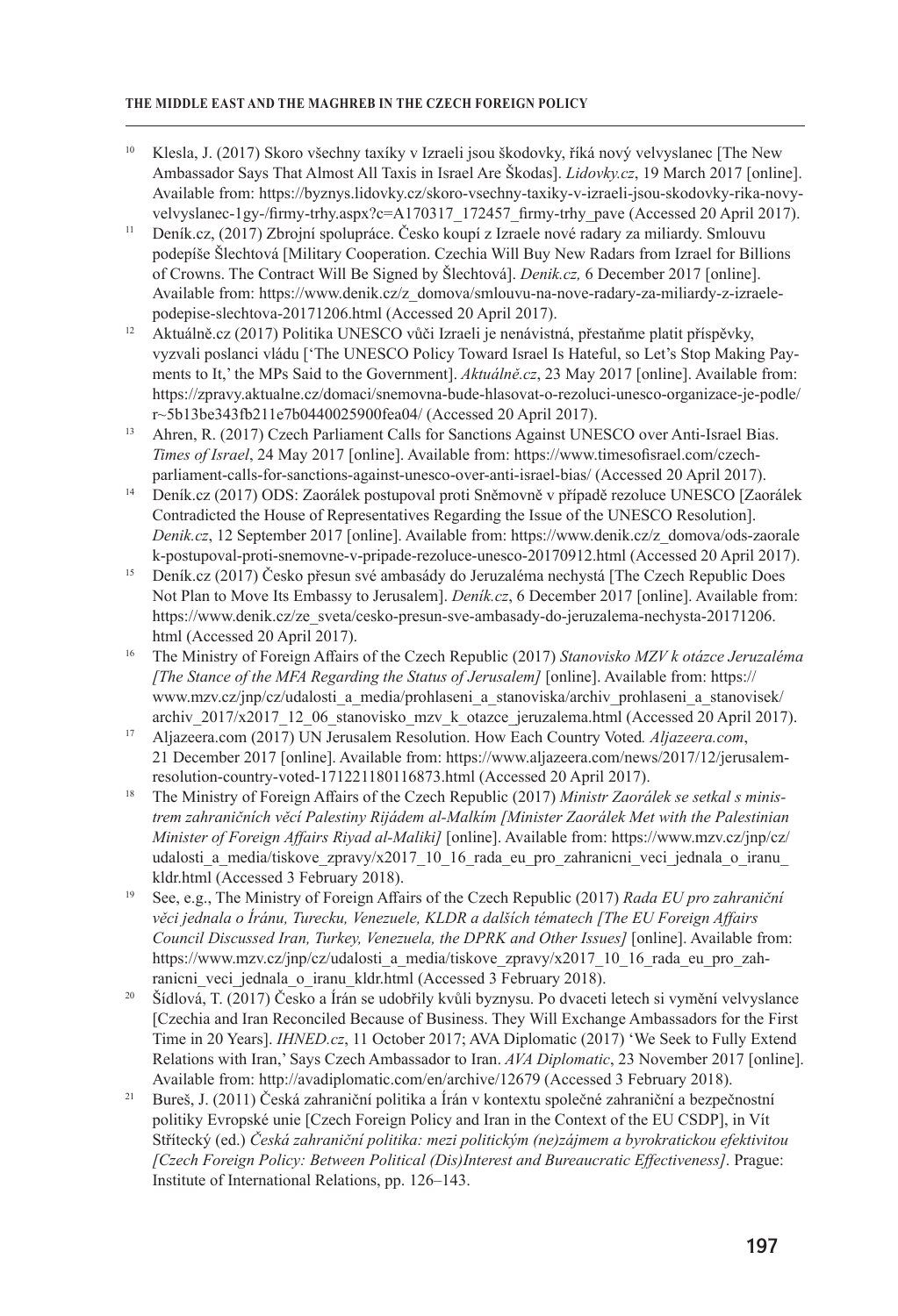- <sup>22</sup> Čejka, M., Ježová, M., and Bechyňský B. (2016) Blízký východ, Středomoří a Afghánistán v české zahraniční politice [The Near East, the Mediterranean and Afghanistan in the Czech Foreign Policy], in Michal Kořan (ed.) *Česká zahraniční politika v roce 2015. Analýza ÚMV [Czech Foreign Policy in 2015: an IIR Analysis]*. Prague: Institute of International Relations, pp. 204–226.
- <sup>23</sup> Personal communication with the MFA.
- <sup>24</sup> The Ministry of Foreign Affairs of the Czech Republic (2017) *Czech Export Insurer EGAP Received Support from CBI Czech Export* [online]. Available from: https://www.mzv.cz/teheran/ en/trade and economy/czech export insurer egap received.html(Accessed 3 February 2018); The Ministry of Foreign Affairs of the Czech Republic (2017) *Czech Republic and Iran Signed Agreement on Protection of Investments* [online]. Available from: https://www.mzv.cz/teheran/en/ news and events/czech republic and iran signed agreement.html (Accessed 3 February 2018), Ministry of Industry and Trade (2017) *Czech-Iranian Business Fora* [online]. Available from: https://www.mpo.cz/udalost95.html (Accessed 3 February 2018).
- <sup>25</sup> iDnes.cz (2017) Poslanci se hádali o Írán. Grospiče zajímalo, zda jsme polokolonie USA [MPs Argued over Iran. Grospič Asked if We Are a Semi-colony of the USA]. *iDNES.cz*, 1 February 2017 [online]. Available from: https://zpravy.idnes.cz/poslanci-se-pohadali-o-jadernou-elektrarnuv-iranu-fwz-/domaci.aspx?c=A170201\_143738\_domaci\_kop (Accessed 3 February 2018); iDNES.cz (2017) Izrael se nehází přes palubu. Do Íránu dodávat nebudeme, potvrdili poslanci [The MPs Confirmed Their Position: 'We Cannot Throw Israel Overboard. We Will Not Supply Iran']. *iDNES.cz*, 8 September 2017 [online]. Available from: https://zpravy.idnes.cz/ceskedodavky-do-iranskeho-busehru-dtt-/domaci.aspx?c=A170908\_110901\_domaci\_neh (Accessed 3 February 2018); The Chamber of Deputies of the Parliament of the Czech Republic (2017) *Pátek 8. září 2017, stenozáznam části projednávání bodu pořadu schůze [Friday, September 8 2017: The Transcript of a Part of the Discussion Within the Session]* [online]. Available from: http://www. psp.cz/eknih/2013ps/stenprot/060schuz/bqbs/b11703301.htm (Accessed 3 February 2018).
- <sup>26</sup> For instance, in November 2017 Zeman expressed his support to the Syrian government by congratulating President Putin for winning the war in Syria and calling Assad a democratically elected president. iDNES.cz (2017) Zeman v Soči jednal s Putinem. V Sýrii jste zvítězili, gratuloval [Zeman Negotiated with Putin in Sochi. 'You Have Won in Syria,' He Said When Congratulating Putin]. *iDNES.cz*, 21 November 2017 [online]. Available from: https://zpravy.idnes.cz/zemanrusko-navsteva-putin-jednani-soci-fdp-/zahranicni.aspx?c=A171121\_060926\_zahranicni\_pmk (Accessed 3 February 2018); For the official political reactions see The Ministry of Foreign Affairs of the Czech Republic (2017) *Sýrie a blízkovýchodní mírový proces tématy Rady FAC [Syria and the Middle East Peace Process on the Agenda of the FAC]* [online]. Available from: https://www. mzv.cz/damascus/cz/syrie\_a\_blizkovychodni\_mirovy\_proces.html (Accessed 3 February 2018); The Ministry of Foreign Affairs of the Czech Republic (2017) *Prioritou nadále politické řešení syrského konfliktu [The Priority Is Still the Political Resolution of the Syrian Conflict]* [online]. Available from: https://www.mzv.cz/jnp/cz/udalosti\_a\_media/tiskove\_zpravy/x2017\_04\_03\_prioritou nadale politicke reseni.html (Accessed 3 February 2018).
- <sup>27</sup> The Ministry of Foreign Affairs of the Czech Republic (2017) *Humanitární pomoc ČR v průběhu roku 2017 [The Humanitarian Aid of the Czech Republic in 2017]* [online]. Available from: https:// www.mzv.cz/jnp/cz/zahranicni\_vztahy/rozvojova\_spoluprace/humanitarni\_pomoc/humanitarni\_pomoc cr v prubehu roku 2017.html (Accessed 3 February 2018); personal communication with the MFA.
- <sup>28</sup> The Ministry of Foreign Affairs of the Czech Republic (2017) *Účast českých firem na 59. ročníku Mezinárodního veletrhu v Damašku budí u Syřanů zájem [The Participation of Czech Companies in the 59th International Trade Fair in Damascus Attracts the Interest of Syrians]* [online]. Available from: https://www.mzv.cz/damascus/cz/obchod\_a\_ekonomika\_syrie/ucast\_ceskych\_firem\_na\_59\_ rocniku.html (Accessed 3 February 2018).
- <sup>29</sup> Prchal, L. (2017) Zaorálek: Reakce USA je jako úder pěstí. Zeman chce vyšetřit chemické útoky, pak bude hodnotit [Zaoralek: 'The Reaction of the US Is Like a Punch. Zeman Wants an Investiga-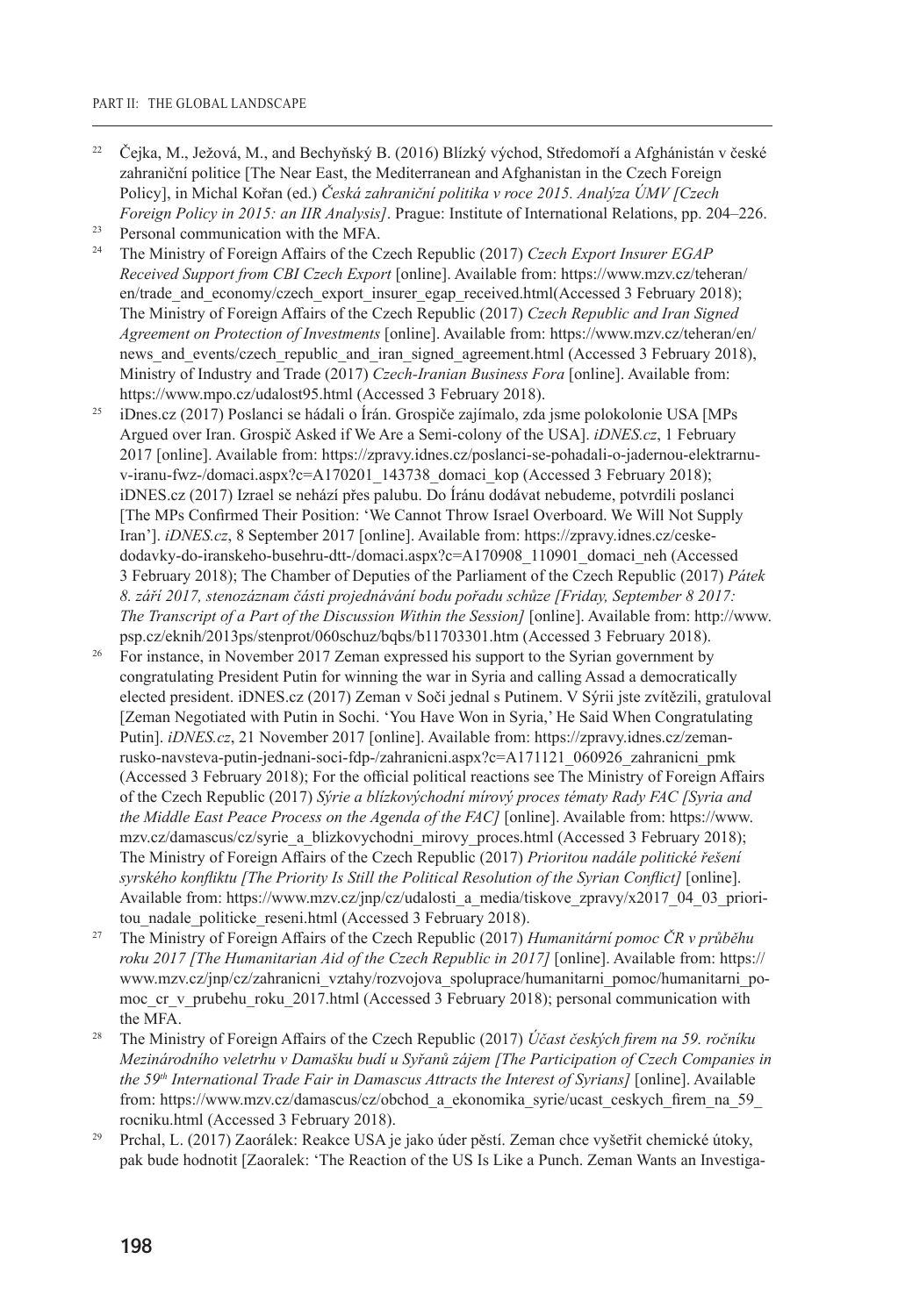tion of the Chemical Attacks, and Only Then Will He Judge']. *Aktuálně.cz*, 7 April 2017 [online]. aktualne.cz. Available from: https://zpravy.aktualne.cz/domaci/sobotka-reakce-trumpa-pomuzeaby-se-chemicke-utoky-neopakova/r~2684209e1b6511e7b7fa0025900fea04/ (Accessed 3 February 2018).

- <sup>30</sup> Biben, M. (2017) Česká ambasáda zatím v Damašku zůstane, jako jediná z unie. Sbírá informace pro spojence, říká Zaorálek ['The Czech Embassy Will Stay in Damascus for the Time Being as the Only One from the Union. It Gathers Intelligence for Allies,' Zaorálek Says]. *IHNED.cz*, 10 April 2017 [online]. Available from: https://archiv.ihned.cz/c1-65690950-ambasada-zatim-v-damaskuzustane-jako-jedina-z-unie (Accessed 3 February 2018).
- <sup>31</sup> Kaiser, D. (2017) Komu vadí česká velvyslankyně v Sýrii? [Who Is Bothered by the Czech Ambassador to Syria?]. *Echo24.cz*, 13 July 2017 [online]. Available from: https://echo24.cz/a/ifzj2/ komu-vadi-ceska-velvyslankyne-v-syrii (Accessed 3 February 2018); Kundra, O. and Šafaříková, K. (2017) Asadovi blízcí v Praze [Assad's Relatives in Prague]. *Respekt.cz*, 5 August 2017 [online]. Available from: https://www.respekt.cz/tydenik/2017/32/asadovi-blizci-v-praze (Accessed 3 February 2018); Břešťan, R. (2017) Česko nadále uděluje víza na výjimku prominentním Syřanům. Dostaly je i neteře syrského prezidenta Asada [Czechia Is Still Granting Exceptional Visas to Prominent Syrians. Even Assad's Nieces Got Them]. *HlídacíPes.org*, 2 October 2017 [online]. Available from: https://hlidacipes.org/ceska-pritomnost-syrii-se-nemeni-pribyla-nova-vizavyjimku-i-netere-prezidenta-asada/ (Accessed 3 February 2018).
- <sup>32</sup> Hruška, B. (2017) Zaorálek: České velvyslanectví v Sýrii bude silná karta při jednání s USA [Zaorálek: 'The Czech Embassy in Syria Will Be a Strong Card in Negotiations with the USA']*. Lidovky.cz*, 5 March 2017 [online]. Available from: https://www.lidovky.cz/americanu-se-neslo-nanic-zeptat-dnh-/zpravy-domov.aspx?c=A170303\_113044\_ln\_domov\_ELE (Accessed 3 February 2018); Biben, M. (2017) Česká ambasáda zatím v Damašku zůstane, jako jediná z unie. Sbírá informace pro spojence, říká Zaorálek ['The Czech Embassy Will Stay in Damascus for the Time Being as the Only One from the Union. It Gathers Intelligence for Allies,' Zaorálek Says]. *IHNED.cz*, 10 April 2017 [online]. Available from: https://archiv.ihned.cz/c1-65690950-ambasadazatim-v-damasku-zustane-jako-jedina-z-unie (Accessed 3 February 2018).
- <sup>33</sup> Rovenský, J. (2017) Syrská válka Libanonce už vyčerpává [The Syrian War Is Exhausting the Lebanese]. *Novinky.cz*, 11 September 2017 [online]. Available from: https://www.novinky.cz/ domaci/448498-syrska-valka-libanonce-uz-vycerpava.html (Accessed 3 February 2018).
- <sup>34</sup> The Ministry of Foreign Affairs of the Czech Republic (2017) *Small Scale Projects 2017* [online]. Available from: https://www.mzv.cz/beirut/en/news\_and\_events/small\_scale\_projects\_2017.html (Accessed 3 February 2018).
- <sup>35</sup> Personal communication with the MFA.
- <sup>36</sup> Personal communication with the MFA.
- <sup>37</sup> The Ministry of Foreign Affairs of the Czech Republic (2017) *Zástupci Ministerstva vnitra navštívili Jordánsko [An MoI Delegation Visited Jordan]* [online]. Available from: http://www. mvcr.cz/migrace/clanek/zastupci-ministerstva-vnitra-navstivili-jordansko.aspx (Accessed 3 February 2018); The Ministry of Foreign Affairs of the Czech Republic (2017) *MEDEVAC v roce 2017 [MEDEVAC in 2017]* [online]. Available from: http://www.mvcr.cz/mvcren/docDetail.aspx?d ocid=36628&docType=ART&chnum=8 (Accessed 3 February 2018).
- <sup>38</sup> The Ministry of Foreign Affairs of the Czech Republic (2017) *Pyrotechnic Team of the Army of the Czech Republic Conducted a Training for Jordanian Soldiers* [online]. Available from: https:// www.mzv.cz/amman/en/news\_and\_events/pyrotechnic\_team\_of\_the\_army\_of\_the.html (Accessed 3 February 2018).
- <sup>39</sup> BusinessInfo.cz (2017) Úspěch firmy Linet a dalších zdravotnických firem na jordánském trhu [The Success of Linet and Other Medical Companies on the Jordanian Market]. *BusinessInfo.cz*, 7 June 2017 [online]. Available from: http://www.businessinfo.cz/cs/clanky/uspech-fy-linet-s-ro-a-dalsich-zdravotnickych-91605.html (Accessed 3 February 2018); Parlamentní Listy (2017) Pomoc v Jordánsku podle velvyslance omezuje migraci do Evropy [The Aid in Jordan Limits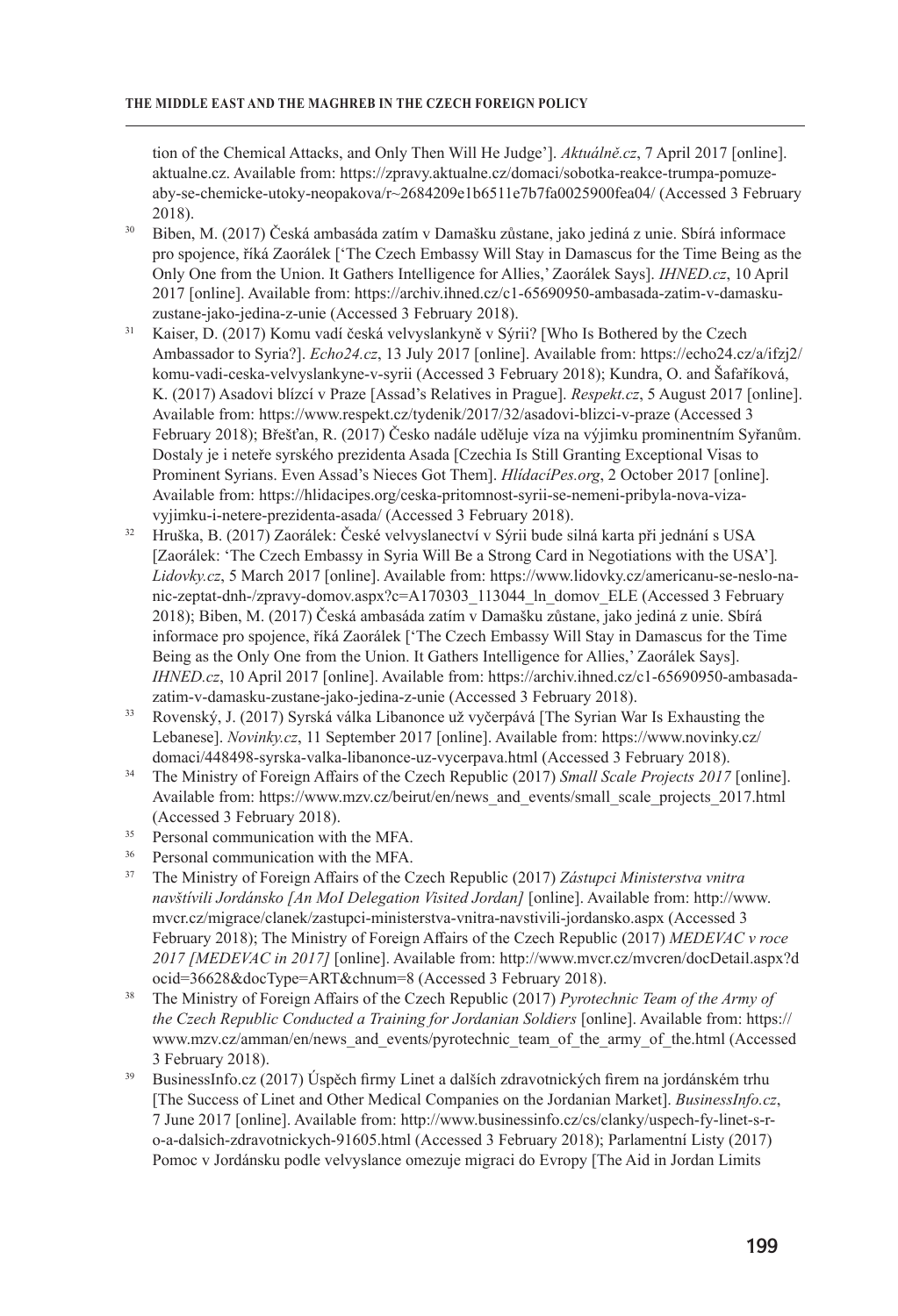the Migration to Europe, According to the Ambassador]. *ParlamentníListy.cz*, 1 September 2017 [online]. Available from: https://www.parlamentnilisty.cz/arena/monitor/Pomoc-v-Jordansku-podlevelvyslance-omezuje-migraci-do-Evropy-502248 (Accessed 3 February 2018).

- <sup>40</sup> Personal communication with the MFA; Aktuálně.cz (2017) Iráčtí diplomaté se budou jezdit školit do Česka, dohodli se ministři zahraničí [The Ministers of Foreign Affairs Agreed That Iraqi Diplomats Will Come to Czechia for Training]*. Aktuálně.cz*, 8 February 2017 [online]. Available from: https://zpravy.aktualne.cz/domaci/v-cesku-se-budou-skolit-iracti-diplomate/r~decee99eee341 1e694440025900fea04/ (Accessed 3 February 2018).
- <sup>41</sup> BusinessInfo.cz (2017) Obnova infrastruktury i památek. Podnikatelé míří do Irácké republiky jednat o nových zakázkách [Reconstruction of Infrastructure as well as Historical Monuments. Businessmen Head to Iraq to Negotiate New Trade Deals]. *BusinessInfo.cz*, 20 July 2017 [online]. Available from: http://www.businessinfo.cz/cs/clanky/obnova-infrastruktury-i-pamatek-podnikatele-miri-do-iracke-republiky-jednat-o-novych-zakazkach-92828.html (Accessed 3 February 2018).
- <sup>42</sup> Sedláček, Š. (2017) Česko věnuje přes 60 milionů korun na humanitární pomoc v Iráku, oznámil premiér Sobotka [Prime Minister Sobotka Announced That Czechia Will Give More Than 60 Million CZK to Humanitarian Aid in Iraq]. *iRozhlas.cz*, 27 August 2017 [online]. Available from: https://www.irozhlas.cz/zpravy-svet/premier-sobotka-jednal-v-iraku-resil-jak-se-mohla-ceskarepublika-zapojit-do\_1708271127\_jra (Accessed 3 February 2018).
- <sup>43</sup> Česká televize (2017) Sobotka jednal v Iráku o podpoře boje s IS, navštívil i české vojáky [Sobotka Discussed the Support in the War Against the IS in Iraq; He Also Visited Czech Soldiers There]. *Českatelevize.cz*, 27 August 2017 [online]. Available from: http://www.ceskatelevize.cz/ ct24/domaci/2222056-sobotka-jednal-v-bagdadu-s-predsedou-iracke-vlady-resili-obnovu-zeme (Accessed 3 February 2018).
- <sup>44</sup> Ibid.; Martínková, I. (2017) Pět českých policistů odletělo do Iráku [Five Czech Policemen Flew to Iraq]. *Policie.cz*, 31 March 2017 [online]. Available from: http://www.policie.cz/clanek/petceskych-policistu-odletelo-do-iraku.aspx (Accessed 3 February 2018).
- <sup>45</sup> The Government of the Czech Republic (2017) *Usnesení vlády České republiky ze dne 29. listopadu 2017 č. 824 o Programu podpory české účasti při stabilizaci a rekonstrukci Iráku v období 2018–2021 [Resolution of the Government of the Czech Republic No. 824 of 29 November 2017 on the Program of Support for the Czech Participation in the Stabilisation and Reconstruction of Iraq in the Period 2018–2021]*.
- <sup>46</sup> Vilček, I. (2017) Jste důležití pro ochranu Evropy, podporujeme Vás, ujistili zástupci V4 egyptského prezidenta ['You Are Important for the Security of Europe, and We Support You,' the Representatives of the V4 Assured the Egyptian President]. *Novinky.cz*, 4 July 2017 [online]. Available from: https://www.novinky.cz/zahranicni/evropa/442675-jste-duleziti-pro-ochranu-evropypodporujeme-vas-ujistili-zastupci-v4-egyptskeho-prezidenta.html (Accessed 20 April 2017).
- <sup>47</sup> Prague Daily Monitor (2017) Czech Tourist Dies in Egypt Two Weeks After Stabbing Attack*. Praguemonitor.com*, 28 July 2017 [online]. Available from: http://praguemonitor.com/2017/07/28/ czech-tourist-dies-egypt-two-weeks-after-stabbing-attack (Accessed 10 April 2017).
- <sup>48</sup> The Ministry of Foreign Affairs of the Czech Republic (2017) *Ministr Zaorálek dnes předal Egyptskému ambasadorovi druhou nótu [Minister Zaorálek Gave a Second Note to the Ambassador of Egypt Today]* [online]. Available from: https://www.mzv.cz/jnp/cz/udalosti\_a\_media/ tiskove\_zpravy/x2017\_07\_28\_ministr\_zaoralek\_predal\_egyptu\_notu.html (Accessed 10 April 2017); The Ministry of Foreign Affairs of the Czech Republic (2017) *Náměstek Tlapa jednal s velvyslancem Egypta [Deputy Minister Tlapa Led Talks with the Ambassador of Egypt]* [online]. Available from: https://www.mzv.cz/jnp/cz/udalosti\_a\_media/tiskove\_zpravy/x2017\_09\_11\_nm tlapa\_jednal\_s\_vv\_egypta.html (Accessed 10 April 2017).
- <sup>49</sup> The Ministry of Foreign Affairs of the Czech Republic (2017) *Spolupráce v Oáze Dakhla pokračuje – v roce 2017 zamířeno na zdravotnictví [The Cooperation in the Dakhla Oasis Continues – Focussing on Healthcare in 2017]* [online]. Available from: https://www.mzv.cz/cairo/cz/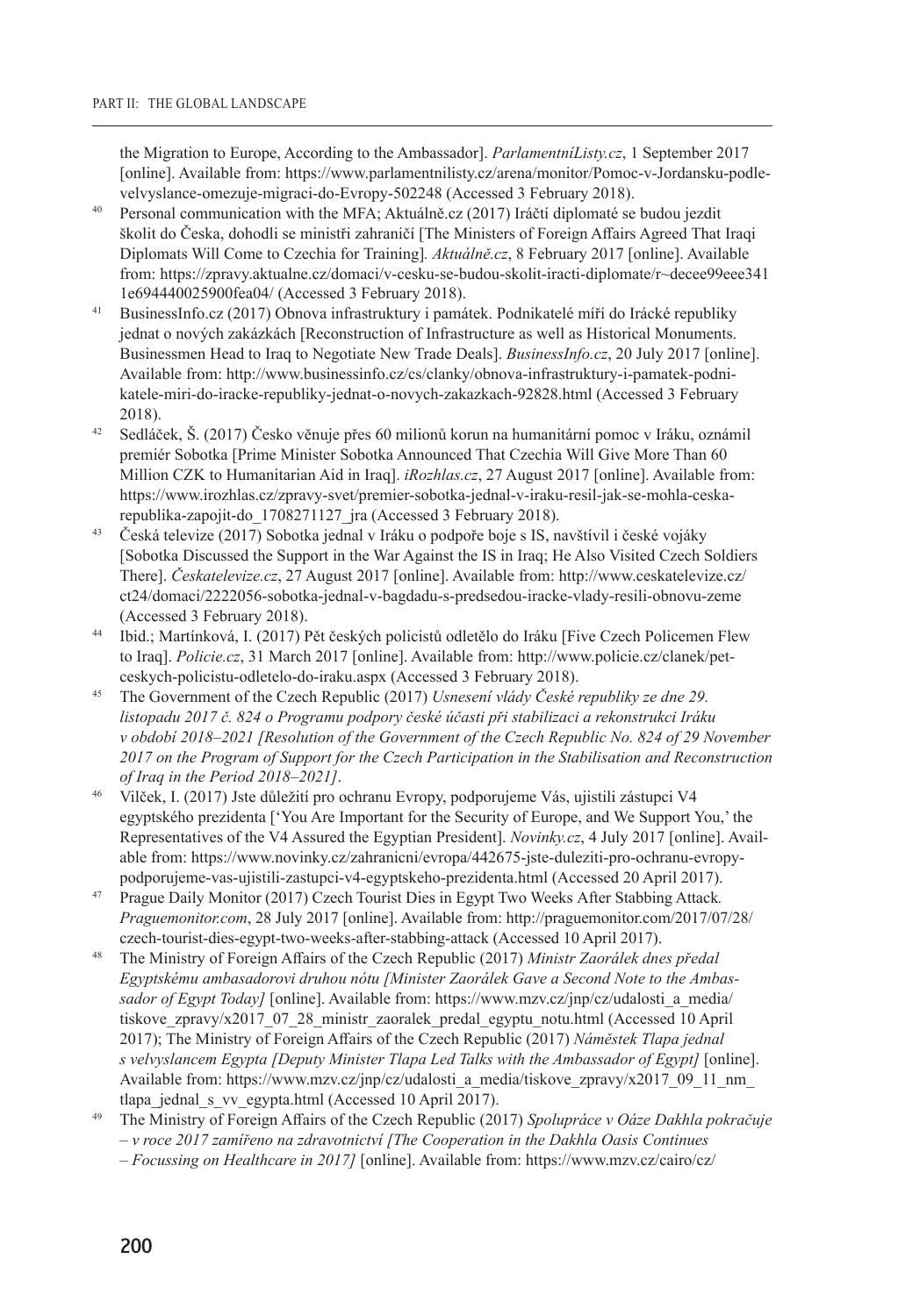obchod\_a\_ekonomika/zahranicni\_rozvojova\_spoluprace/spoluprace\_v\_oaze\_dakhla\_pokracuje\_v. html (Accessed 10 April 2017).

- <sup>50</sup> Vilček, I. (2017) Jste důležití pro ochranu Evropy, podporujeme Vás, ujistili zástupci V4 egyptského prezidenta [You Are Important for the Security of Europe, and We Support You, the Representatives of the V4 Assured the Egyptian President], op. cit.
- <sup>51</sup> iDNES.cz (2017) Zbraně do Egypta i Saudům. Česko kritizují za vývoz do nestabilních zemí [Guns to Egypt and Saudi Arabia. The Czech Republic Is Criticised for Exporting to Unstable Countries]*. iDNES.cz*, 21 September 2017 [online]. Available from: https://ekonomika.idnes.cz/vyvoz-zbraninestabilni-oblasti-kritika-ff8-/ekonomika.aspx?c=A170921\_120313\_ekonomika\_div (Accessed 20 April 2017).
- <sup>52</sup> The Ministry of Foreign Affairs of the Czech Republic (2017) *Náměstek Tlapa přijal ománskou delegaci [Deputy Minister Tlapa Welcomed a Delegation from Oman]* [online]. Available from: https://www.mzv.cz/ekonomika/cz/udalosti/namestek\_tlapa\_prijal\_omanskou\_delegaci.html (Accessed 20 April 2017); Jaroš, J. (2017) *Katarští investoři mají zájem o Českou republiku [Investors from Qatar Are Interested in the Czech Republic]* [online]. Available from: https://www.mzv.cz/ kuwait/cz/obchod\_a\_ekonomika/katarsti\_investori\_maji\_zajem\_o\_ceskou.html (Accessed 20 April 2017); The Ministry of Foreign Affairs of the Czech Republic (2017) *Na Ministerstvu zahraničních věcí se uskutečnil seminář o exportních příležitostech v Saúdské Arábii, Ománu, Kuvajtu a Kataru [The Ministry of Foreign Affairs Organised a Seminar Focussing on Export Opportunities in Saudi Arabia, Oman, Kuwait and Qatar]* [online]. Available from: https://www.mzv.cz/ekonomika/cz/ udalosti/na\_ministerstvu\_zahranicnich\_veci\_se.html (Accessed 20 April 2017).
- <sup>53</sup> iRozhlas.cz (2017) Export zbraní překonal rekordní hodnoty, zbrojovky vyvezly zbraně za 18 mld. [Exports of Weapons Reached a Record High; Munition Factories Exported Weapons Worth 18 Billion CZK]. *iRozhlas.cz*, 20 July 2017 [online]. Available from: https://www.irozhlas. cz/zpravy-domov/export-zbrani-prekonal-rekordni-hodnoty-zbrojovky-vyvezly-zbrane-za-18-miliard\_1707201617\_jra (Accessed 20 April 2017).
- <sup>54</sup> iDNES.cz (2015) Saúdové zrušili obchody s ČR kvůli výrokům Zemana. Vztahy se prý narovnaly [Saudis Cancelled trade deals with the CR Because of Zeman's Statements. The Ties Have Allegedly Improved Since Then]. *iDNES.cz*, 4 June 2015 [online]. Available from: https://ekonomika. idnes.cz/saudska-arabie-rusi-obchody-s-ceskem-d7j-/ekonomika.aspx?c=A150604\_151625\_ekonomika\_fih (Accessed 20 April 2017).
- <sup>55</sup> Hošťálek, P. (2017) *Založení nové saúdské státní společnosti v oblasti bezpečnostního a obranného průmyslu [The Founding of a New State Corporation for Security and the Defence Industry]* [online]. Available from: https://www.mzv.cz/riyadh/cz/obchod\_a\_ekonomika/zalozeni\_nove\_saudske statni spolecnosti.html (Accessed 20 April 2017).
- <sup>56</sup> Amnesty International (2017) Vývoz zbraní z ČR za rok 2016: Česko stále více vyzbrojuje země s represivním režimem [Exports of Weapons from Czechia in 2016: Czechia Is Increasingly Arming Countries with Repressive Regimes]. *Amnesty.cz*, 31 July 2017 [online]. Available from: https:// www.amnesty.cz/en/news/3970/vyvoz-zbrani-z-cr-za-rok-2016-cesko-stale-vice-vyzbrojujezeme-s-represivnim-rezimem&locale=en (Accessed 20 April 2017).
- <sup>57</sup> The Ministry of Foreign Affairs of the Czech Republic (2017) *Velvyslanec Martin Dvořák předal pověřovací listiny emírovi Státu Kuvajt [Ambassador Martin Dvořák Gave Letters of Credentials to the Emir of Kuwait*] [online]. Available from: https://www.mzv.cz/kuwait/cz/zpravy\_udalosti\_a bezpecnostni\_situace/velvyslanec\_martin\_dvorak\_predal.html (Accessed 20 April 2017).
- <sup>58</sup> Operationsophia.eu (2017) *UNAVFOR Med Operation Sophia Mission* [online]. Available from: https://eeas.europa.eu/delegations/egypt/28286/eu-nato-cooperation-factsheet en (Accessed 10 April 2017).
- <sup>59</sup> The Ministry of Foreign Affairs of the Czech Republic (2017) *Česká republika poskytne 24 milionů korun na fungování libyjské pobřežní a námořní stráže [The Czech Republic Will Provide 24 Million CZK for the Libyan Navy and Coast Guard]* [online]. Available from: https://www.mzv.cz/ budapest/cz/aktuality/archiv\_2017/ceska\_republika\_poskytne\_24\_milionu\_czk\_1.html (Accessed 10 April 2017).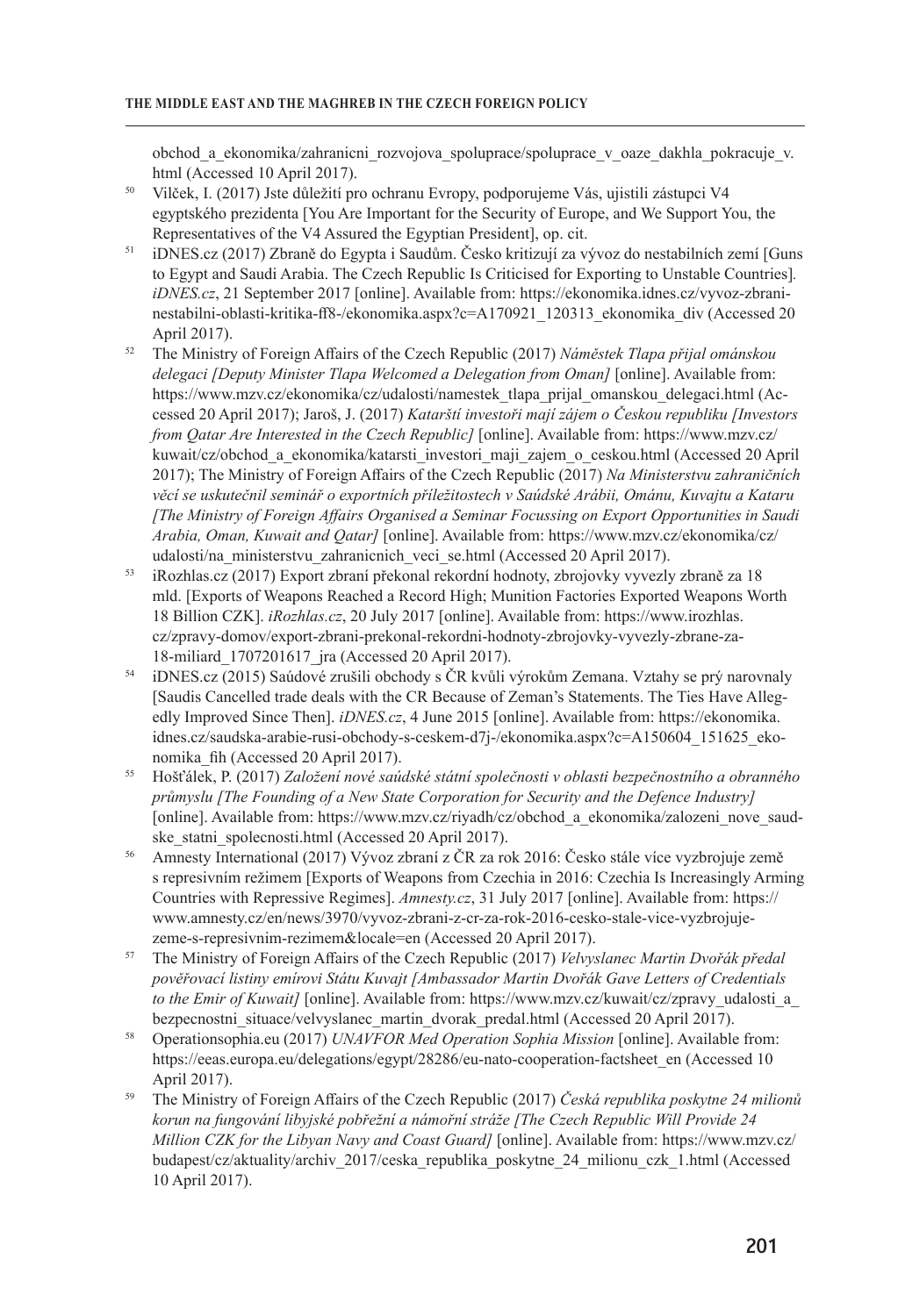- <sup>60</sup> iDNES.cz (2017) Visegrád finančně podpoří ochranu hranic v Libyi, Česko dá 220 milionů [Visegrad Will Support the Protection of Libya's Borders Financially; Czech Will Give 220 Million CZK]. *iDNES.cz*, 14 December 2017 [online]. Available from: https://zpravy.idnes.cz/eu-summitbrusel-premier-andrej-babis-migrace-kvoty-cesko-pmb-/zahranicni.aspx?c=A171214\_093753\_zahranicni ert (Accessed 10 April 2017).
- $61$  Ibid.
- $62$  iDNES.cz (2017) Šlechtová chce pro vojáky lepší vybavení, do Libye je poslat nehodlá [Šlechtová Wants Better Equipment for the Army; She Does Not Plan on Sending Troops to Libya]. *iDNES.cz*, 18 December 2017 [online]. Available from: https://zpravy.idnes.cz/karla-slechtova-ministerstvoobrany-vojsko-libye-fso-/domaci.aspx?c=A171218\_151817\_domaci\_jn (Accessed 10 April 2017).
- <sup>63</sup> The Ministry of Foreign Affairs of the Czech Republic (2017) *Cesta výboru pro zahraniční věci, obranu a bezpečnost Senátu Parlamentu ČR do Maroka [The Official Visit of the Committee for Foreign Affairs, Defence and Security of the Senate of Parliament of the Czech Republic to Morocco]* [online]. Available from: https://www.mzv.cz/rabat/cz/politika/maroko/cesta\_vyboru pro zahranicni veci obranu.html (Accessed 10 April 2017).
- <sup>64</sup> Kostrounová J. (2017) *Možné dodávky českých pásových dopravníků a další těžební techniky pro marocký fosfátový průmysl, který začíná se stavbou největšího světového komplexu na čištění surového fosfátu [Possible Exports of Czech Conveyor Belts and Other Mining Technology for the Moroccan Phosphate Industry. Morocco Started Building the World's Largest Complex for Purification of Crude Phosphate]*. The Embassy of the Czech Republic in Rabat [online]. Available from: https://www.mzv.cz/rabat/cz/obchod\_a\_ekonomika/mozne\_dodavky\_ceskych\_pasovych.html (Accessed 10 April 2017).
- <sup>65</sup> The Ministry of Foreign Affairs of the Czech Republic (2017) *PROPED workshopy firem Regionální hospodářské komory do Tuniska úspěšně realizovány [The PROPED Workshops of the Companies of the Chamber of Commerce in Tunisia Were Successfully Carried Out]* [online]. Available from: https://www.mzv.cz/tunis/cz/obchod\_a\_ekonomika/aktuality/proped\_workshopy firem regionalni.html (Accessed 10 April 2017).
- <sup>66</sup> iDNES.cz (2017) Visegrád finančně podpoří ochranu hranic v Libyi, Česko dá 220 milionů [Visegrad Will Support the Protection of Libya's Borders Financially; Czechia Will Give 220 Million CZK]. *iDNES.cz*, 14 December 2017 [online]. Available from: https://zpravy.idnes.cz/eu-summitbrusel-premier-andrej-babis-migrace-kvoty-cesko-pmb-/zahranicni.aspx?c=A171214\_093753\_zahranicni ert (Accessed 10 April 2017).
- <sup>67</sup> Aljazeera.com (2017) UN Jerusalem Resolution. How Each Country Voted. *Aljazeera.com*, 21 December 2017 [online]. Available from: https://www.aljazeera.com/news/2017/12/jerusalemresolution-country-voted-171221180116873.html (Accessed 20 April 2017).
- <sup>68</sup> Nováková, L. (2017) *Ministerstvo vnitra dá na pomoc s migrací 150 milionů korun [The Ministry of Interior Will Provide 150 Million CZK to Help with the Migration Crisis]* [online]. Available from: http://www.mvcr.cz/migrace/clanek/ministerstvo-vnitra-da-na-pomoc-s-migraci-150-milionukorun.aspx (Accessed 20 April 2017); The Ministry of Interior of the Czech Republic (2017) *Zástupci Ministerstva vnitra navštívili Jordánsko [Representatives of the Ministry of Interior Visited Jordan]* [online]. Available from: http://www.mvcr.cz/clanek/zastupci-ministerstva-vnitranavstivili-jordansko.aspx (Accessed 20 April 2017); Nováková, L. (2017) *Vláda schválila aktivity MEDEVAC na rok 2017, prioritou budou země Blízkého východu [The Government approved acticvities of MEDEVAC for 2017, the priority will be the Middle East]* [online]. Available from: http://www.mvcr.cz/clanek/vlada-schvalila-aktivity-medevac-na-rok-2017-prioritou-budou-zemeblizkeho-vychodu.aspx (Accessed 20 April 2017).
- <sup>69</sup> Králová, L (2017) Nové mise českých vojáků. Mali, Irák, Kosovo i Afghánistán [The New Missions of the Czech Army. Mali, Iraq, Kosovo and Afghanistan]. *Deník.cz*, 21 April 2017 [online]. Available from: https://www.denik.cz/z\_domova/nove-mise-ceskych-vojaku-mali-iraksinaj-kosovo-i-afganistan-20170421.html (Accessed 20 April 2017).
- <sup>70</sup> iDNES.cz (2017) Zeman v Soči jednal s Putinem. V Sýrii jste zvítězili, gratuloval [Zeman Met with Putin in Sochi. 'You Won in Syria,' Zeman Said When Congratulating Him]. *iDNES.cz*,